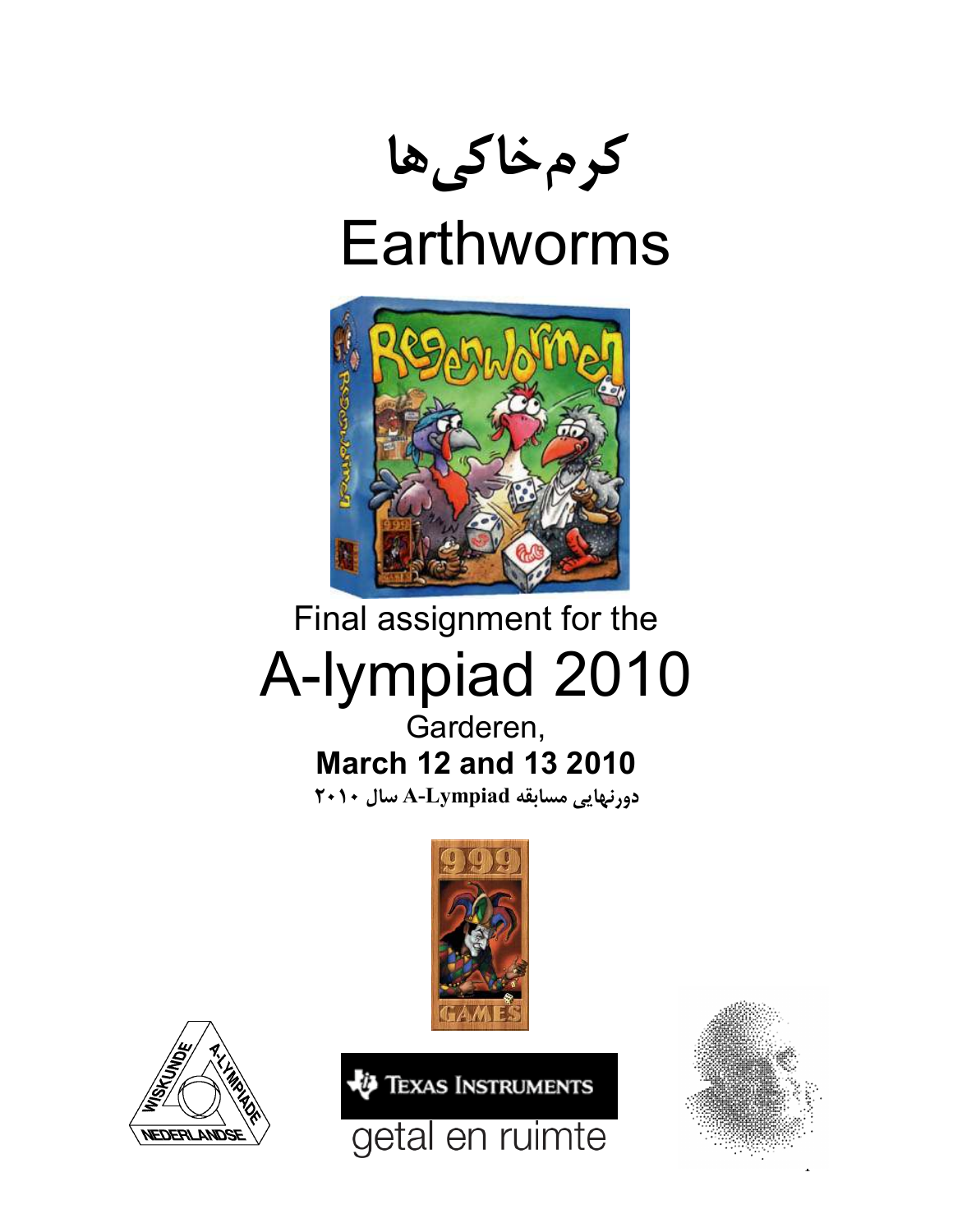#### **GUIDE FINAL MATHEMATICS A-LYMPIAD 2010 راهنمايي براي آزمون رياضي LYMPIAD-A در سال 2010**

#### **IN ADVANCE:**

- First read the full text of the assignment so you will know what you have to do this weekend.
- Read the rules together and check whether everybody in your team interprets them the same way
- Divide tasks where possible and consult when needed.

**پيش از شروع**  - ابتدا كل متن تمرينات را بخوانيد تا بدانيد كه در طول تعطيلات آخر اين هفته چه كاري بايد انجام دهيد. - قوانين را با هم بخوانيد و بررسي كنيد كه آيا همه افراد در تيم شما آنها را به صورت يكسان تفسير ميكنند. - هر جا ممكن است كارها را تقسيم كنيد و با هم مشورت كنيد.

#### **TIME MANAGEMENT:**

- Keep an eye on the time when you work on the different parts.
- Divide the different roles in the final tournament on Friday afternoon.
- Start working on the strategy card in time; you need to hand it in before the rest of the project.
- You have to hand in the report on Saturday afternoon before 13:00 lunchtime.

**مديريت زمان** 

– وقتي روي بخش هاي مختلف كار مي كنيد، مراقب گذشت زمان باشيد. - تقسيم مسئوليتهاي مختلف را براي تورنمنت نهايي در بعد از ظهر جمعه انجام دهيد. - به موقع روي كارت استراتژي كار كنيد؛ شما بايد آن را قبل از بقيه پروژه تحويل دهيد . - شما بايد گزارش خود را پيش از زمان نهار در روز شنبه، قبل از ساعت 13:00 تحويل دهيد .

#### **HANDING IN:**

Saturday afternoon 12.00 o'clock: the strategy card, the specifications are in the assignment.

Saturday afternoon 13.00 o'clock: the report; again, check the assignment for the specifications.

> **مواردي كه بايد تحويل دهيد :** شنبه بعدازظهر ساعت ۱۲:۰۰ كارت استراتژي، توضيحات در بخش تمرينات آمده است. شنبه بعدازظهر ساعت :13:00 گزارش، بار ديگر، توضيحات در بخش تمرينات آمده است .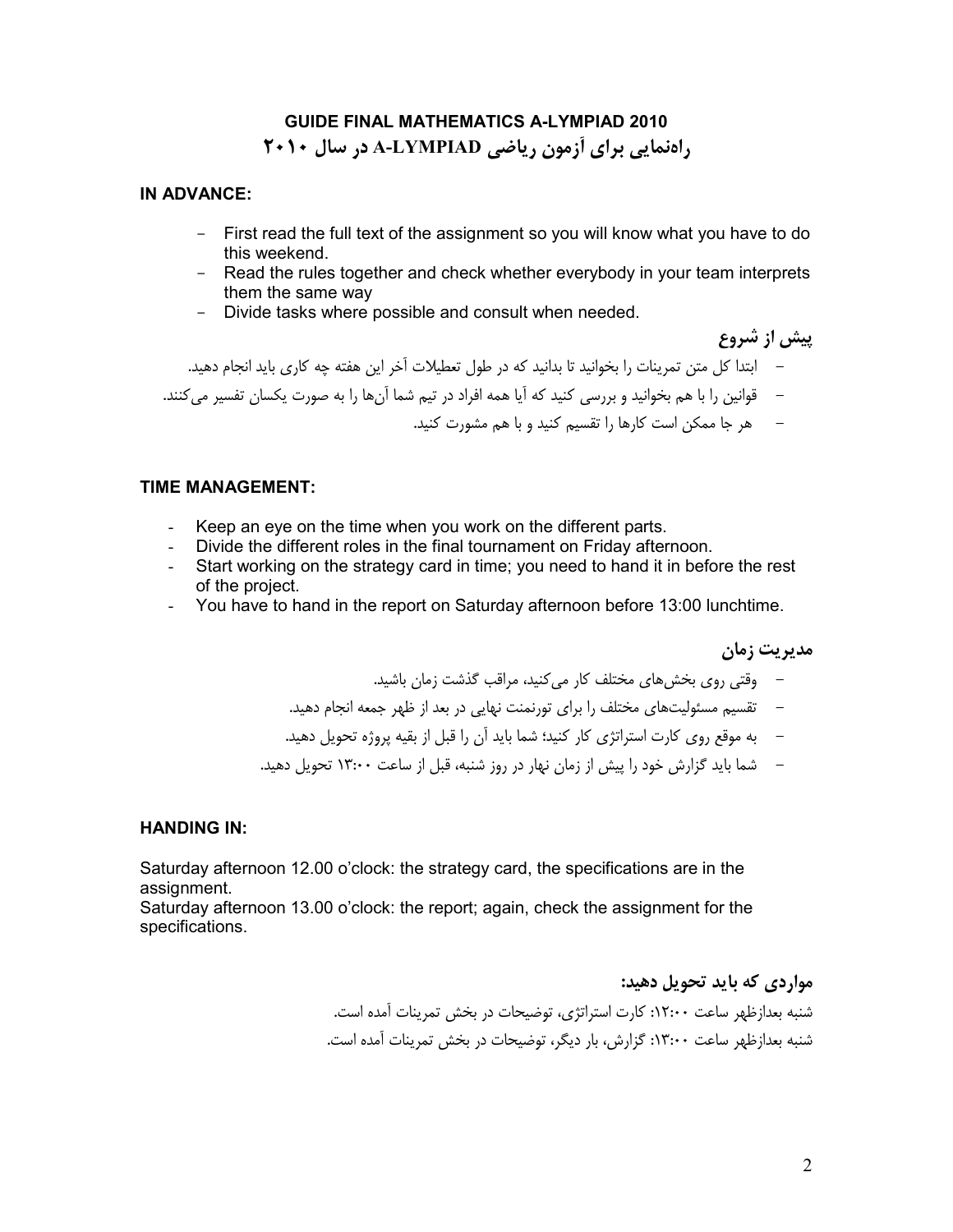**The jury will receive copies of your work. Of course the copies must be legible. So use a black pen for writing and only print on A4 size paper. Any drawings that you hand in, must copy well, so it is better not to use a pencil to make them.** 

هيئت داوران كپيهايي از كار شما را دريافت ميكنند. واضح است كه كپيها بايد خوانا باشند. بنابراين از خودكار مشكي برای نوشتن استفاده كنيد و تنها بر كاغذ A<sub>۴</sub> بنويسيد. هر شكلی كه تحويل میدهيد بايد به خوبی قابل كپ*ی* كردن باشد، بنابراين بهتر است از مداد براي كشيدن آنها استفاده نكنيد.

#### **JUDGING:**

Among other things, the following points are important for the jury:

- How complete the answers for the various parts are;
- the analysis of the game (Assignment A);
- the strategies that have been designed, summarised in the complete game strategy;
- the use of math;
- the argumentation used and how choices that have been made are justified;
- the depth to which the various assignments have been answered;
- the style of presentation: form, legibility, (copyable) illustrations etc;
- originality and creativity.

#### **داوري :**

در كنار ساير مسائل، اين نكات براي داوران مهم است :

- هچ ها قدر پاسخ براي بخشهاي مختلف كامل است
	- آناليز بازي (تمرين الف )
- استراتژيهايي كه شما طراحي كردهايد، در استراتژي كلي بازي خلاصه شده است .
	- استفاده از رياضيات
- استدلالهايي كه مورد استفاده قرار گرفته و چگونگي توجيه انتخابهايي كه صورت گرفته
	- ها عمق پاسخ يي كه به تمرينهاي مختلف داده شده است
	- اسلوب ارائه: شكل، خوانا بودن (قابل كپي بودن)، شكل و شمايل و ...
		- نبوغ و ابتكار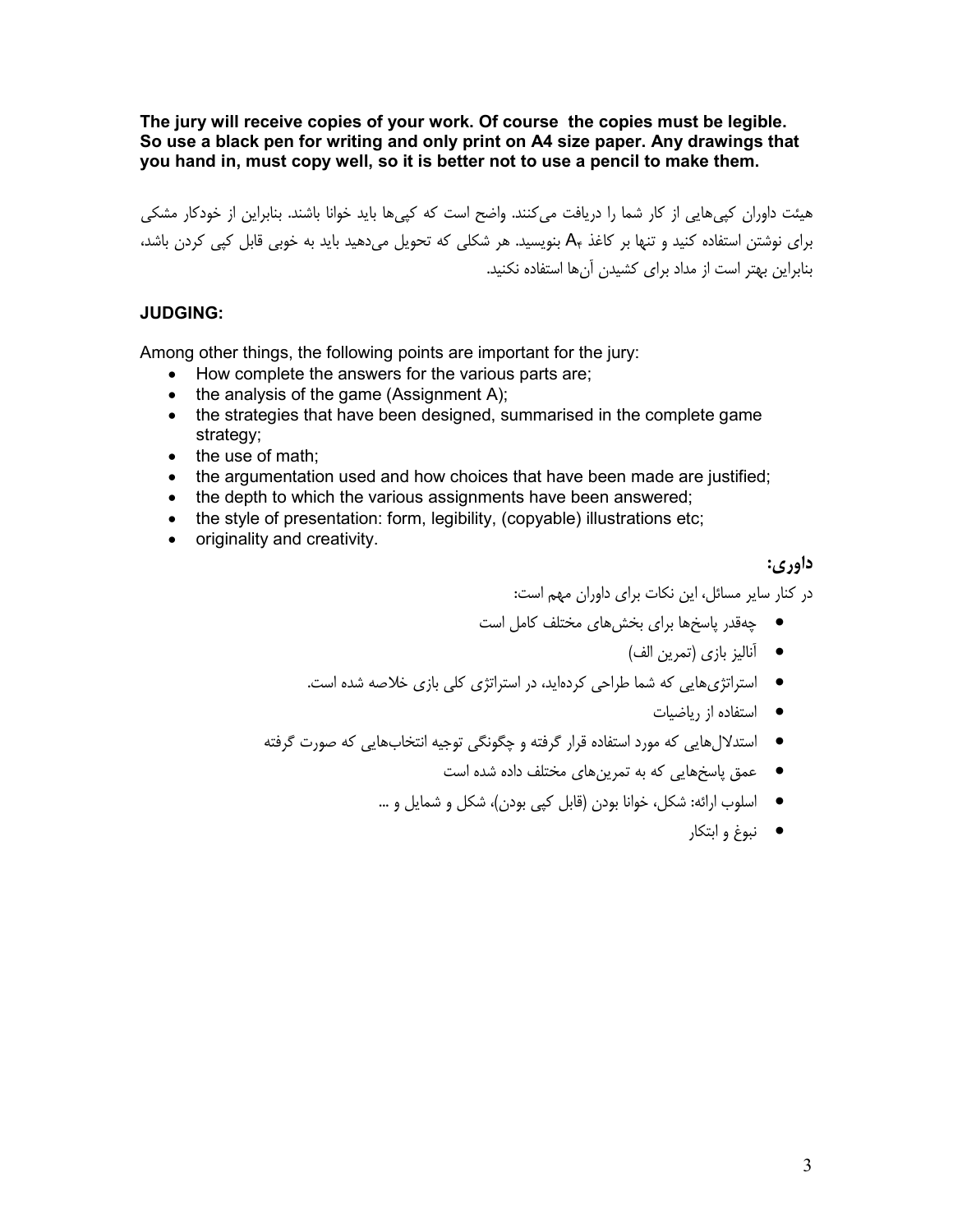## *Earthworms*

#### *Introduction*



In this assignment you will investigate how the game *Earthworms* (Regenwormen) works. You will look at opportunities and chances within the game, and you will see the choices you may run into while playing and what the consequences are. You will think about game strategies in the different phases of the game and in the end you will formulate an optimal winning strategy.

 **كرم ها خاكي**

**مقدمه** 

در اين تمرين شما بررسي ميكنيد كه بازي كرمخاكي ها (Regenwormen) چهگونه است. شما نگاهي به فرصتها و شانسهاي در حين بازي خواهيد داشت و انتخابهايي را ميبينيد كه در حين بازي براي شما ممكن است پيش آيد و اين كه نتايج آنها چه خواهد بود. شما در مورد استراتژي هاي بازي در مراحل مختلف آن فكر خواهيد كرد و در نهايت، شما استراتژي بُرد بهينه را فرمول بندي مي كنيد.

#### *Preparation*

Friday morning we will play the game *Earthworms* for an hour with all teams in the central area. You will play the game *Earthworms* with four people, in pairs from two different team who speak the same language. Before you start, carefully read the rules of the game. The purpose is to get a grip on the rules and on possible game scenarios. This is important for being able to complete the assignments successfully. While you're playing, you can of course ask questions from the members of the committee who are present.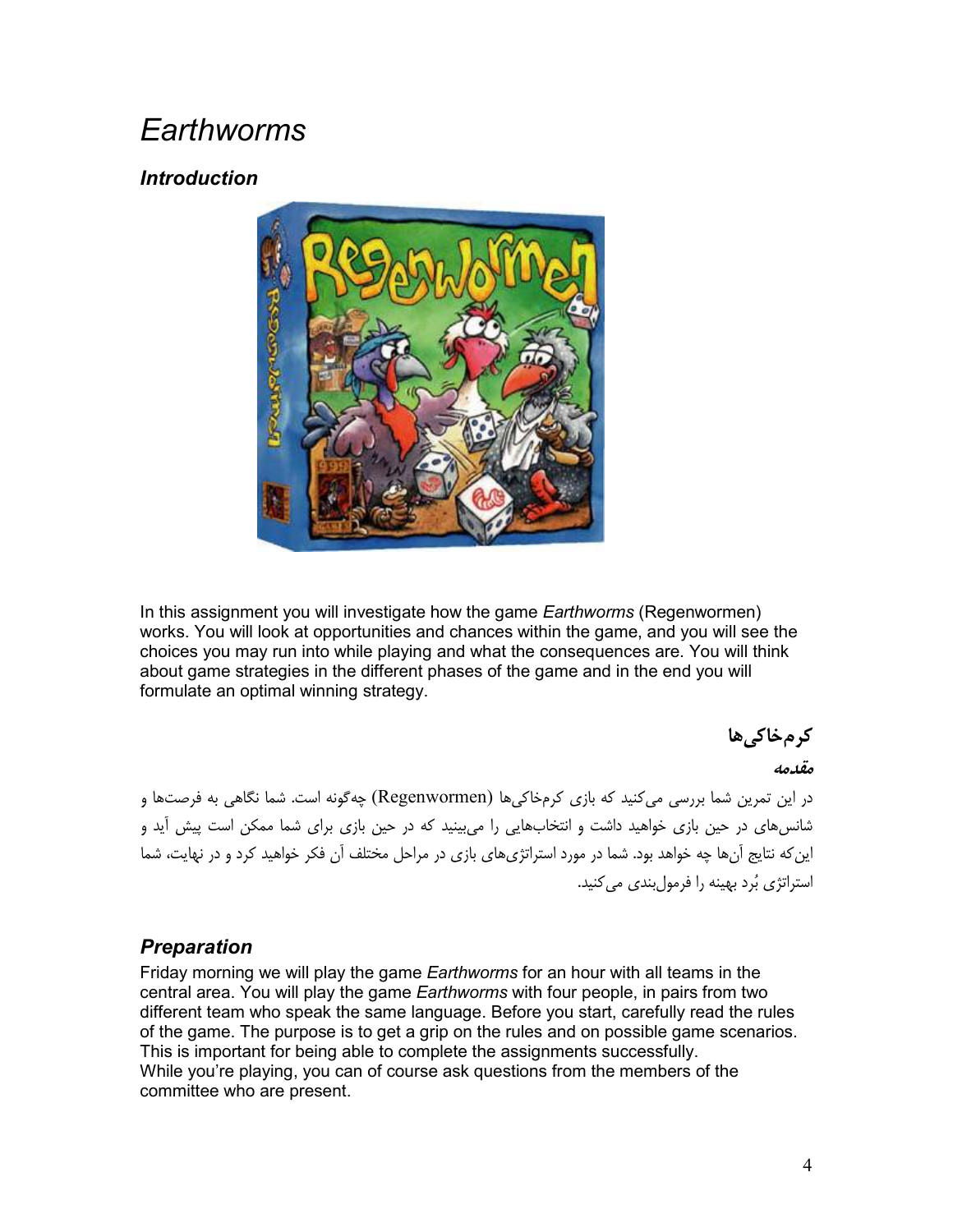**دستگرمي**  جمعه صبح براي يک ساعت با حضور همه تيمها در محوطه مركزي بازي كرمخاكي ها انجام خواهيم داد. شما چهار نفري كرمخاكي ها بازي خواهيد كرد كه اين چهار نفر از دو تيم مختلف كه به يك زبان صحبت كنند انتخاب شدهاند. قبل از اينكه شروع كنيد، قوانين بازي را با دقت بخوانيد. هدف اين است كه به قوانين و سناريوهاي ممكن در بازي مسلط شويد. اين موضوع براي اينكه بتوانيد تمرينها را با موفقيت تمام كنيد مهم است . مطمئنا در حين بازي، شما ميتوانيد از اعضاي كميته كه حضور دارند سوال بپرسيد .

#### *Part A: Why is the game the way it is?*

#### **Sub-assignment A**



Research why the game and the rules have been designed the way they are and present your findings in a coherent report. Try to give substantiated answers to questions such as:

- Why are there eight dice, why not more or less?
- Why are the numbers 21 to 36 on the tiles (and not smaller or larger ones)?
- Why is each turn no longer than six throws?
- Why have the worms been divided over the tiles in the way they have been in the game?
- Why are you allowed to close tiles after a certain point in the game?
- And all other questions that are raised by the game while you're playing.

#### **قسمت اول: چرا بازي اينچنين است؟**

#### **زيرتمرين الف**

بررسي كنيد كه چرا بازي و قوانين آن اينچنين كه هست طراحي شده است، و يافتههاي خود را به شكل يك گزارش منسجم ارائه كنيد. تلاش كنيد كه پاسخ هايي مستدل براي سوالاتي نظير سوال هاي زير داشته باشيد:

- چرا هشت تاس هست، چرا نه بيشتر و نه كمتر؟
- چرا اعداد تا 21 36 روي قالبها نوشته شده است (و نه اعداد كوچكتر و يا بزرگ )تر؟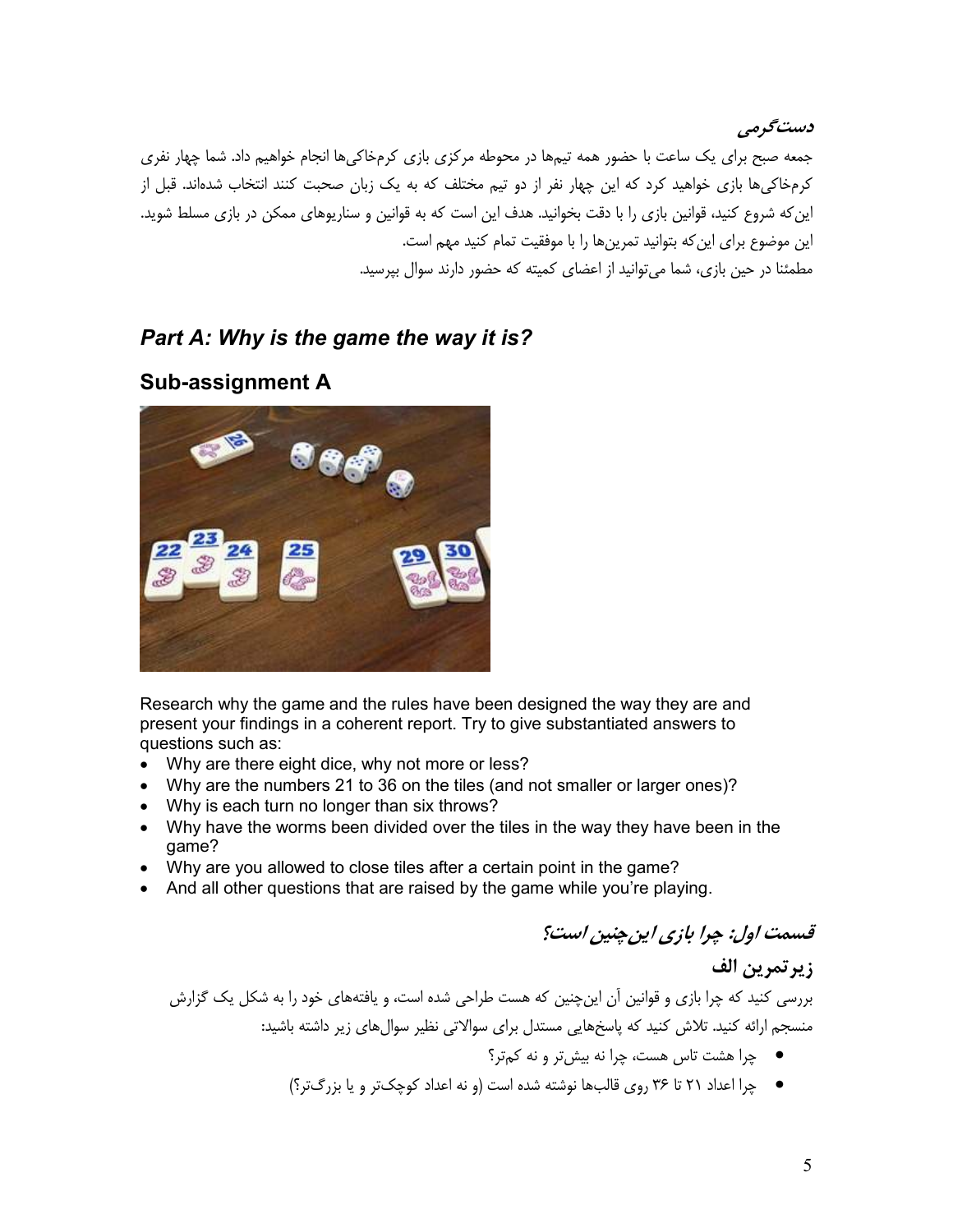- چرا در هر نوبت، بيش از 6 بار تاسريختن نداريم؟
- چرا كرمها اينچنين روي قالبها پخش شدهاند كه در بازي بود؟
- چرا شما مجاز هستيد كه قالبها را در شرايط خاصي از بازي غير قابل انتخاب كنيد؟
	- و همه سوالات ديگري كه در حين بازي كردن اين بازي پيش مي .آيد

#### *Part B: Final- and stop strategy*

In this part you will look into the positions towards the end of a turn, and especially whether it's worth stopping your turn. You will calculate some examples and try to draw general conclusions from the results.

Generally speaking, you have several throws in one turn, until you can take a tile, or until you're out. Carefully read the rules before you start.

**بخش دوم: استراتژي آخر و توقف**  در اين بخش شما به موقعيتهاي نزديك به آخر يك نوبت نگاه ميكنيد و به خصوص، آيا مناسب است كه نوبت خود را پايان دهيد. شما بعضي مثالها را محاسبه ميكنيد و سعي ميكنيد جمعبنديهاي كلي را از نتايج داشته باشيد . به طور كلي، شما در يك نوبت ميتوانيد چندين بار تاس بريزيد تا وقتي كه يك قالب را برداريد يا تا وقتي كه فرصت را از دست بدهيد. قبل از اينكه شروع كنيد، قوانين را با دقت بخوانيد .

#### **Assignment 1**

You probably realised while you were playing that the higher tiles are difficult to take. Find out how many ways there are to take tile 36 during a turn. Present these ways clearly.

شما احتمالا در حين بازي اين را متوجه شدهايد كه سخت است كه قالبهاي بالاتر را در اختيار گرفت . به دست بياوريد كه به چند راه ميتوان قالب 36 را در يك نوبت در اختيار گرفت. اين راهها را به روشني ارائه كنيد .

#### **Assignment 2**

You have taken out the following dice:  $1 - 2 - 2 - 3 - 4 - 4$ . So you have two dice left. Work out how large the chance is that you can take a tile in this turn (based on the assumption that all tiles are still open).

**تمرين 2**

**تمرين 1** 

 ها شما اين تاس ايد را خارج كرده : 1 - 2 - 2 - 3 - 4 - 4. بنابراين 2 تاس ديگر براي شما باقي است. شانس اين را كه شما بتوانيد قالبي در اين نوبت در اختيار بگيريد با ( فرض اينكه همه قالبها هنوز قابل انتخاب هستند) بررسي كني . د

#### **Assignment 3**

In his turn a player has had five throws. He has taken out dice with an *earthworm* and with 1, 2, 3 and 5 dots.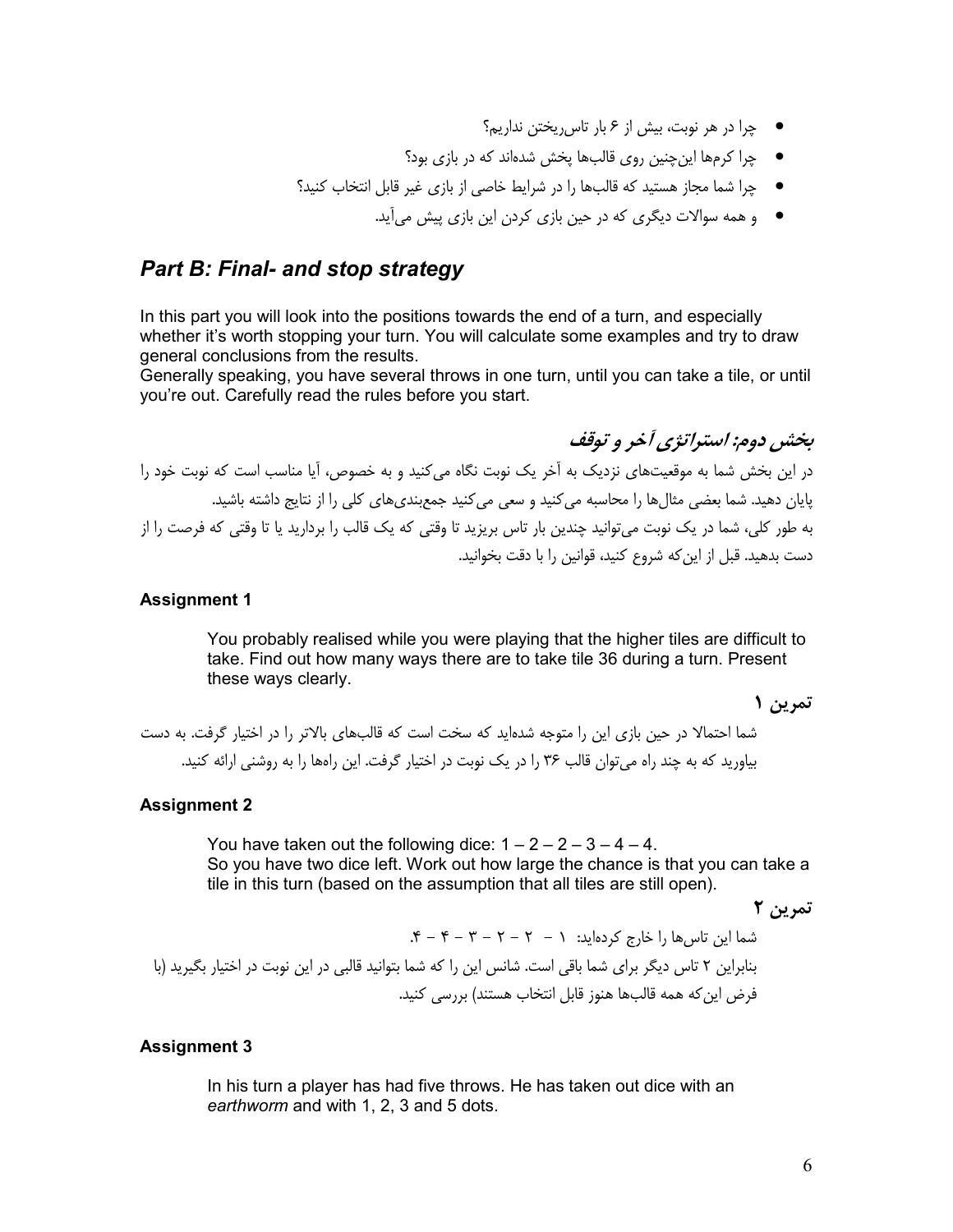Give all possible results (tiles *and* scores) if you know that he has exactly 19 points.

Then calculate for each of these results the chance that the player survives the next throw. Also indicate each time what his minimum and maximum final scores are.

يك بازيكن در نوبتش، 5 بار تاس ريخته است. او يك تاس با شكل كرمخاكي و تاسهايي 5و ،3 ،2 1با خال را خارج كرده است . اگر بدانيد او دقيقا 19 امتياز داشته است، همه حالات ممكن (قالبها و امتيازها) را بيان كنيد . سپس براي هر يك از اين حالات، شانس بقاي بازيكن بعد از تاسريختن بعدي را محاسبه كنيد. همچنين براي هر كدام مشخص كنيد كه ماكزيمم و مينيمم امتياز نهايي او چند است؟

#### **Assignment 4**

A player has had four throws in his turn. He has taken out dice with an *earthworm* and with 1, 3 and 5 dots. You also know that this player has scored a *maximum* of 20 points in the first four throws.

Give all possible results (tiles *and* scores) for the player in the first four throws and then give the chance for each possible result that the player survives the next throw.

يك بازيكن در نوبت خود چهار تاس ريخته است او. يك تاس با شكل كرمخاكي و تاسهايي با 5و ،3 1 خال را خارج كرده است . همچنين شما ميدانيد كه اين بازي كن حداكثر 20 امتياز در چهار تاسريختن اول خود به دست آورده است . همه حالات ممكن (قالبها و امتيازها ب) راي بازيكن در 4 تاسريختن اول را بيان كنيد، و سپس براي هر حالت ممكن، شانس بقاي بازيكن بعد از تاسريختن بعدي را بيابيد .

#### **Assignment 5**

A player has had four throws in his turn and has taken out a total of six dice. Calculate the chance that he'll be out in the next throw because he throws one of the results he has already cast with the remaining dice.

**تمرين 5** 

**تمرين 4** 

**تمرين 3** 

يك بازيكن در نوبت خود چهار تاس ريخته است و در مجموع شش تاس را خارج كرده است . شانس اين را حساب كنيد كه اين بازيكن با تاسريختن بعدي خود فرصتش را در اين نوبت از دست بدهد زيرا او يكي از نتايجي را به دست آورده است كه توسط تاسهاي باقيمانده قبلا معين شده بود .

#### **Sub-assignment B**

Formulate a number of guidelines for a good (winning) **endgame** strategy. At the least include something about a **stopping strategy**. That is a strategy where you determine after each throw whether to stop or play on.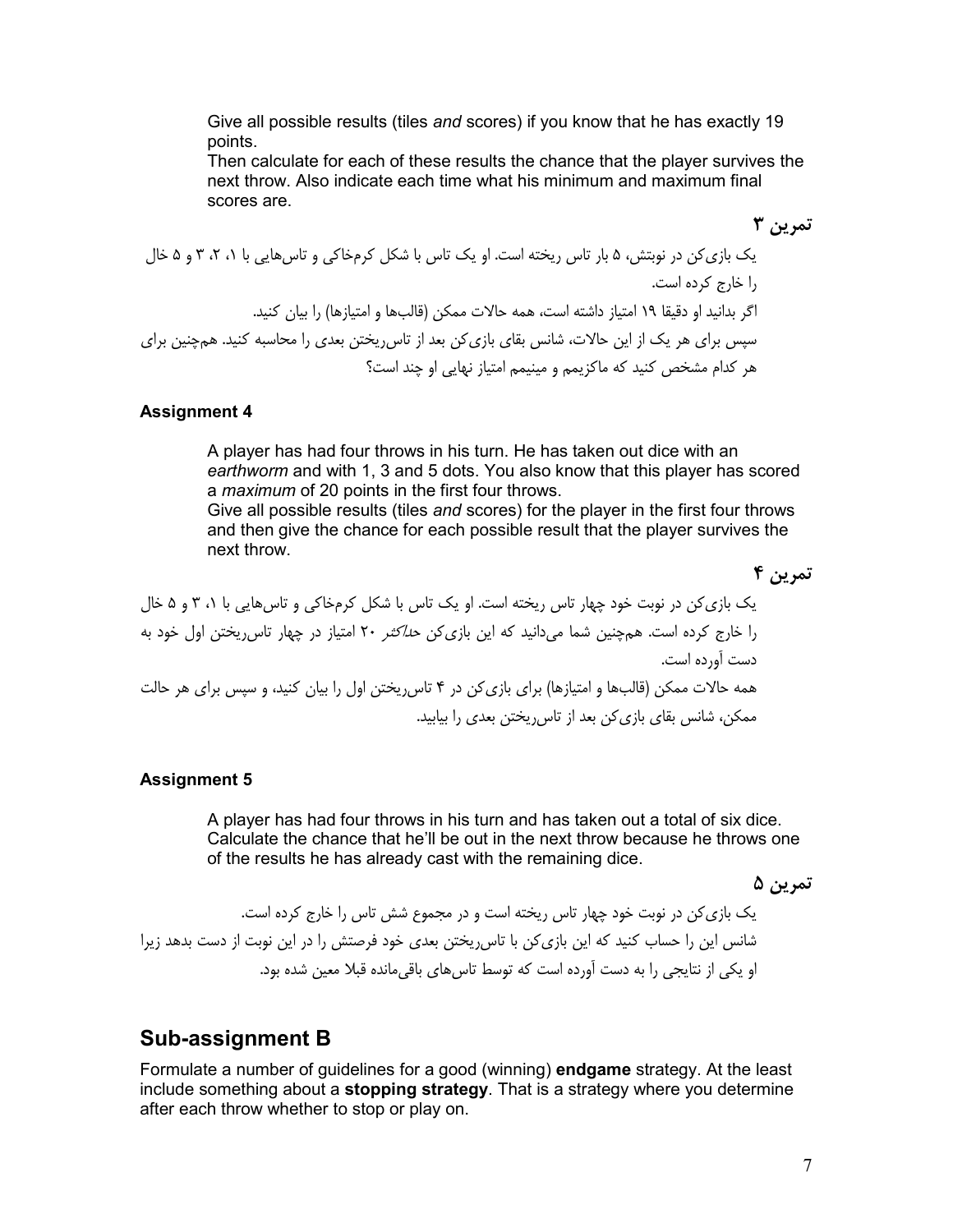Indicate whether, how and why you use the results from assignments 1 to 5 for this. You will elaborate further in the final assignment.

**زيرتمرين ب**  تعدادي رهنمون براي يک استراتژي خوب (بُردن) براي **حركت نهايي** فرمولبندي كنيد. حداقل چيزي در مورد **استراتژي متوقف شدن** بدهيد. با اين استراتژي است كه شما تعيين ميكنيد كه بعد از هر تاس ريختن، همچنان به بازي ادامه بدهيد يا متوقف شويد . مشخص كنيد كه آيا، چهگونه و چرا شما از نتايج تمرين هاي ١ تا ۵ براي اين تمرين استفاده كردهايد. شما اين را در تمرين نهايي كاملتر ميكنيد.

#### *Part C: Start strategy - choices and effects*

You make choices at all kinds of points in the game. You will now look into the possible effects of these choices at the start of your turn.

**بخش ج: استراتژي شروع - انتخاب ها ها و تبعات آن** شما در جايجاي اين بازي تصميمگيري ميكنيد. حالا شما به تبعات ممكن اين تصميمها در ابتداي نوبت خود نگاه مي كنيد.

Example: If you throw **5 - R - 4 - 4 - 3 - 3 - 3 - 2** in your first throw, you can take out two 4s, or the *earthworm* (R for 'Regenworm'), or the 5, or the 2 or the three 3s. Your choice to do any of these already determines to some extent how many points you can score and what your chances are.

مثال: اگر شما در اولين تاس ريختن  $R - R - S - 3 - 3 - 3 - 3 - 1$  , اببينيد، شما مي توانيد دو عدد ۴، يا كرمخاكي (R براي 'Regenworm 'به معناي كرمخاكي در زبان هلندي)، يا 2يا 5 يا سه عدد را 3 خارج كنيد. انتخاب شما در انجام هر يک از اينها در واقع تا حدودي تعيين مي كند كه شما چند امتياز مي توانيد به دست آوريد و شانس هاي شما چه خواهند بود .

#### **Assignment 6**

Your first throw is **1 - 3 - 2 - 1 - 4 - 3 - R - 4** Your goal is to gain as high a score as possible in your turn. You have to make your choices with this goal in mind. Describe which dice you would take out and give your considerations.

**تمرين 6** 

تاس ريختن اول شما  $\mathbf{r} - \mathbf{r} - \mathbf{r} - \mathbf{r} - \mathbf{r} - \mathbf{r} - \mathbf{r} - \mathbf{r}$  است. هدف شما به دست آوردن حداكثر امتياز در نوبتتان است. شما بايد تصميمات خود را با به ياد داشتن اين هدف بگيريد. توصيف كنيد كه كدام تاس را خارج ميكنيد و ملاحظاتي را كه در نظر گرفتهايد بيان كنيد .

#### **Assignment 7**

We assume a turn with the following series of throws: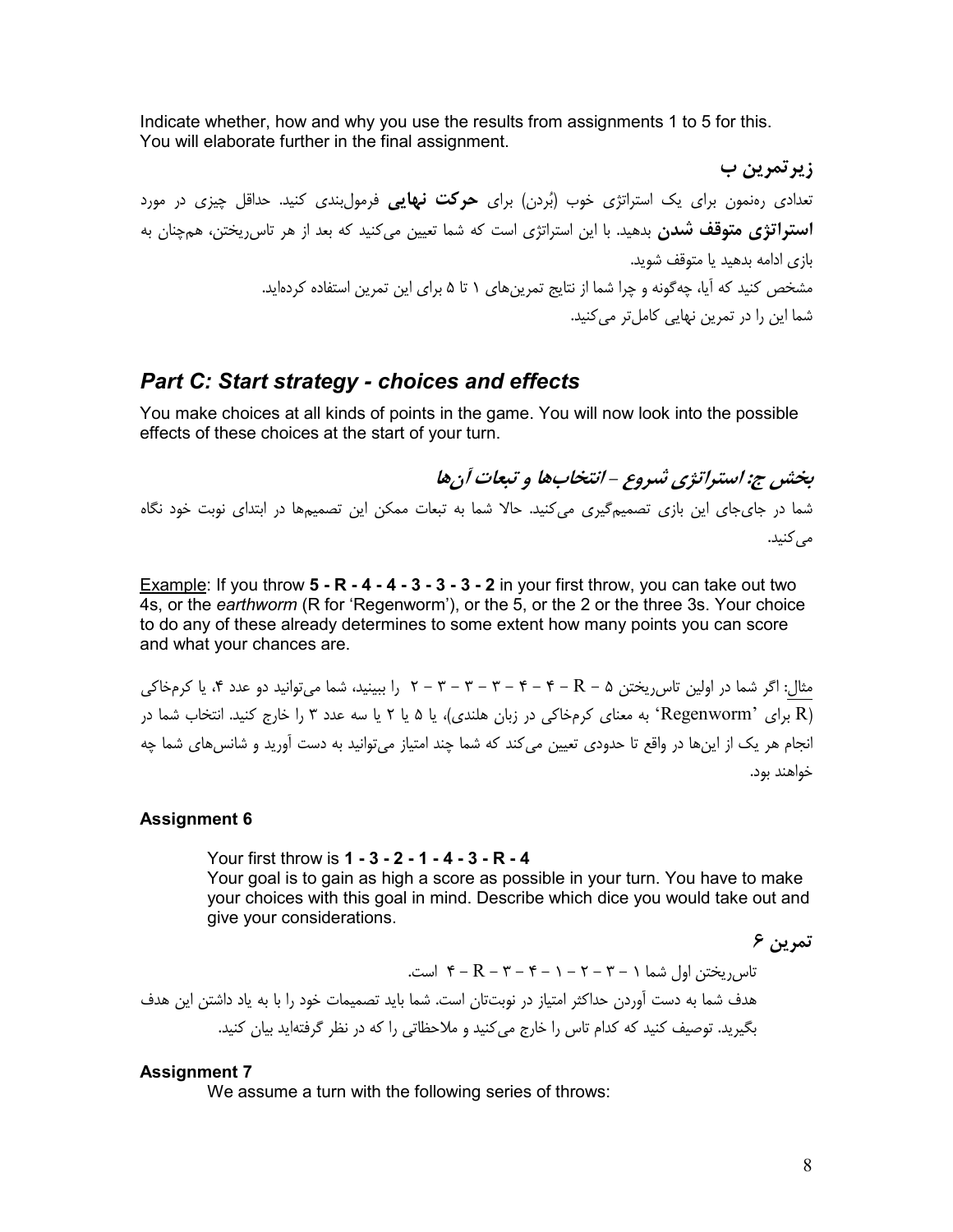| Die1 | $Die2$ Die3 |   | Die4   Die5   Die6 | Die7 | Die <sub>8</sub> |
|------|-------------|---|--------------------|------|------------------|
| 5    | C           |   |                    |      |                  |
|      | 5           | R |                    |      |                  |
| R    |             | 5 |                    |      |                  |
|      | R           | R |                    | າ    |                  |
|      | R           |   |                    |      | ŋ                |
| h    |             |   |                    |      |                  |

**تمرين 7:**

|  |  |                                                               |  | ما نوبتی با تاس یختنهای زیر را در نظر می گیریم: |
|--|--|---------------------------------------------------------------|--|-------------------------------------------------|
|  |  | تاس ۸   تاس ۷   تاس ۶   تاس ۵   تاس ۴   تاس ۳   تاس ۲   تاس ۱ |  |                                                 |
|  |  |                                                               |  |                                                 |
|  |  |                                                               |  |                                                 |
|  |  |                                                               |  |                                                 |
|  |  |                                                               |  |                                                 |
|  |  |                                                               |  |                                                 |
|  |  |                                                               |  |                                                 |

Find out what the minimum and maximum scores in this turn are. Give the run of the game that leads to this result each time. Use the explanation below.

حداكثر و حداقل امتيازات در اين نوبت را بيابيد. اجراي بازي را كه به اين نتايج در هر بار ميرسد بيان كنيد از . توضيحات زير استفاده كنيد.

Explanation about using the throws: Because you take out dice every time, you will only use a part of the throw after the second one: namely only the dice that you have left. If for example you take out the two 2s in the first throw, you will no longer use the results for die 2 in the next throw (Die2) and die 3 (Die3). You will find several copies of these throws in appendix 1.

توضيح درباره استفاده از تاس ريختن ها: با توجه به اين كه شما در هر بار تاس خارج مي كنيد، از بار دوم به بعد شما تنها از بخشي از تاس يختنها استفاده مي كنيد: يعني تنها از تاسهايي كه شما باقي گذاشتهايد. براي مثال اگر شما دو عدد 2 را در تاسريختن اول بيرون گذاشتيد، شما ديگر از نتايج تاس ( 2 ستون تاس ) 2 و تاس 3 (ستون تاس ٣) در تاس ريختنهاي بعدي استفاده نمي كنيد. شما چندين نسخه از اين تاس ريختنها را در ضميمه 1 خواهيد يافت .

#### **Sub-assignment C**

What exactly do you do at the start of your turn? How do you determine which dice you take out? What is the goal of your turn? Formulate a number of underpinned guidelines for this: the **starting strategy**.

Indicate whether, how and why you use the results from assignment 6 and 7 for this. You may, if you want, use appendix 2 which has some simulations of turns, to further examine your strategy.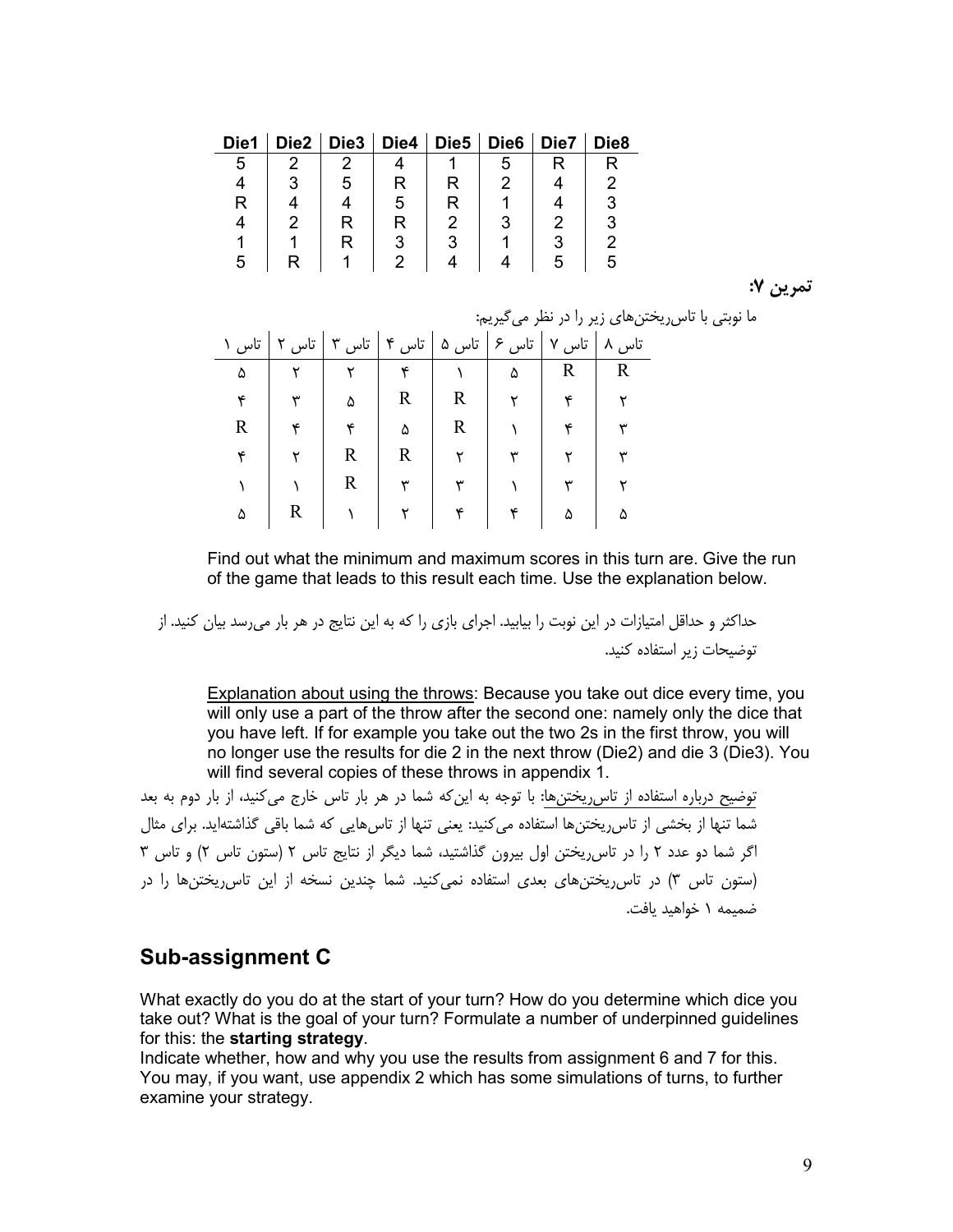You will elaborate this sub-assignment further in the final assignment.

**زيرتمرين ج**  شما دقيقا در ابتداي نوبتتان چهكار ميكنيد؟ چهگونه تعيين ميكنيد كه كدام تاس را خارج كنيد؟ هدف شما در نوبت تان چيست؟ تعدادي ر نم ه ون پايهاي براي **استراتژي شروع** فرمولبندي كنيد . مشخص كنيد كه آيا، چهگونه و چرا از نتايج تمرينهاي ۶ و ۷ در اين موضوع استفاده كردهايد. ممكن است، اگر بخواهيد، از ضميمه 2 كه در آن تعدادي شبيهسازي از نوبتها آمده است استفاده كنيد تا استراتژي خود را بيشتر امتحان كنيد . شما اين زيرتمرين را در تمرين نهايي به صورت كاملتري پردازش ميكنيد .

### *FINAL ASSIGNMENTS*

#### **FINAL ASSIGNMENT 1**

In sub-assignment A you wrote a text about the game *Earthworms*. Next you have designed partial strategies for the game in sub-assignments B and C, namely an endgame and stop strategy (B) and a start strategy (C).

Combine your findings from sub-assignments B and C to formulate usable rules for a complete game strategy. Give a short (mathematical) underpinning (you may also do this by referring to previous answers).

**تمرينات نهايي** 

**تمرين نهايي 1**

در زيرتمرين الف شما متنى درباره بازي كرمخاكي ها نوشتيد. بعد از آن شما براي بازي استراتژيهايي جزئي در زيرتمرين هاي ب و ج طراحي كرديد؛ به بيان ديگر، براي آخر بازي و استراتژي متوقف شدن استراتژي (ب)، و براي شروع بازي استراتژي )ج( را طراحي كرديد . يافتههاي خود از زيرتمرينهاي ب و ج را براي فرمولبندي قوانيني قابل استفاده براي يك استراتژي كامل بازي ادغام كنيد. يک زيرساخت (رياضي) كوتاه ارائه دهيد. (شما براي اين كار ممكن است به پاسخهاي بخش هاي قبل ارجاع دهيد)

#### **Report**

You will hand in a report that can be read on its own, consisting of:

- The elaboration of sub-assignment A
- The underpinned complete game strategy, based on sub-assignments B and C.
- The answers to assignments 1 to 7 (as an appendix)
- The original texts for sub-assignments B and C can be included as appendixes, but it isn't necessary.

This report you will hand in to the organisation Saturday 13:00 o'clock at the latest.

شما گزارشي تحويل خواهيد داد كه به تنهايي رسا و گويا بوده، نيزو شامل موارد زير باشد : - تكميل شده زيرتمرين الف - زيرساخت براي استراتژي كامل بازي، بر اساس زيرتمرينهاي ب و ج - پاسخهاي تمرينهاي ( 7تا 1 به صورت يك ضميمه) - متن اصلي براي زيرتمرينهاي ب و ج ميتواند به صورت ضميمههايي ارائه شود ، ولي اجباري نيست. مهلت نهايي براي تحويل دادن اين گزارش به برگزاركنندگان ساعت 13:00 شنبه است .

**گزارش**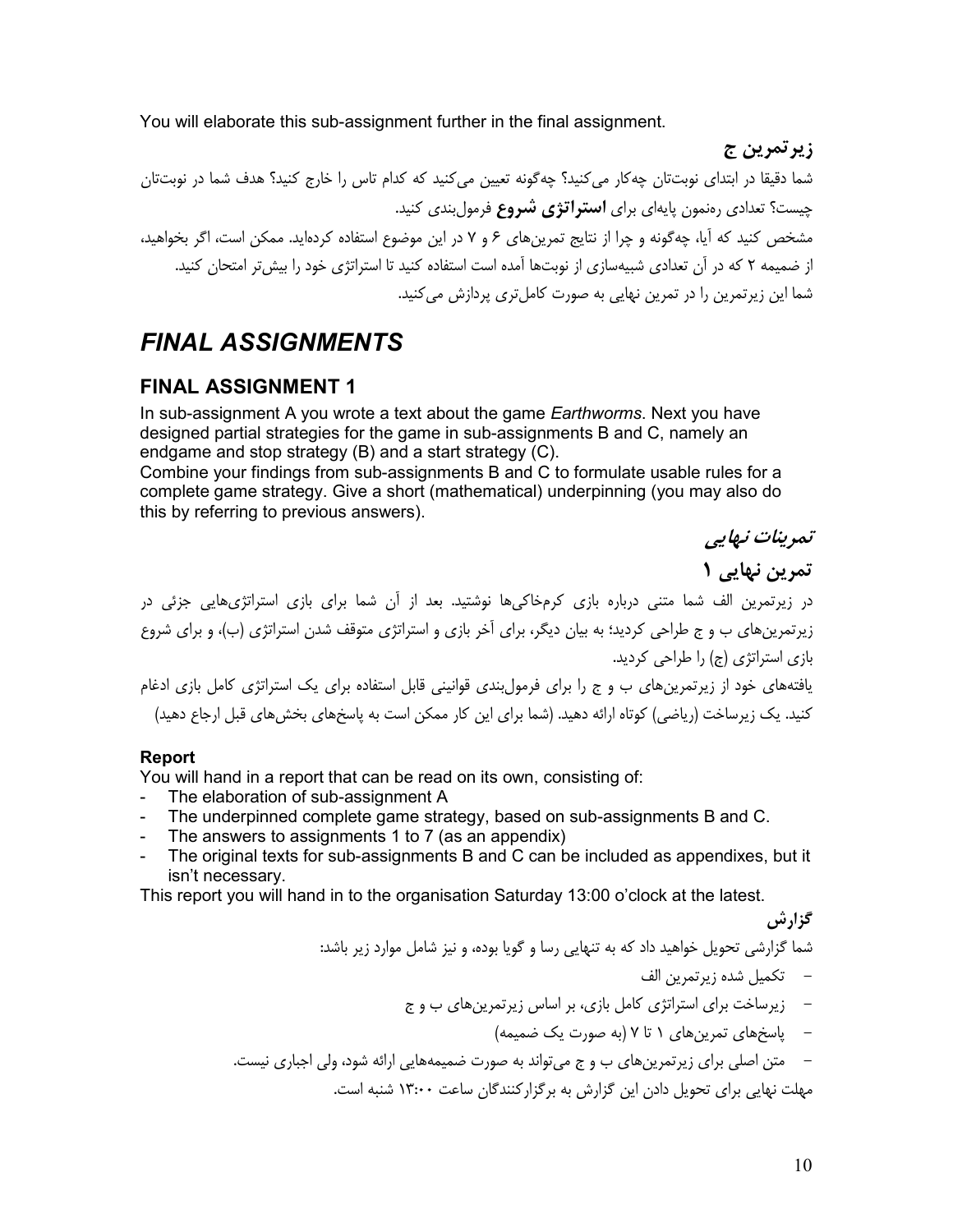#### **FINAL ASSIGNMENT 2**

We will end the finals weekend the way we started it: by playing *Earthworms*. Every participant will play using a prescribed strategy: one of the strategies thought up by the participating teams.

Make a clearly legible instruction card for your own strategy, which has to meet the following conditions:

- the card has to be in English.
- the maximum size is one A4 sheet of paper, font Arial, size: 16pt.
- the strategy must be understandable for players who did *not* take part in the Alympiad.
- you can choose yourselves how to present your strategy.
- the name of your school must be included.

You must hand in this piece of paper to the organisation on Saturday at 12:00 o'clock at the latest (so we can make copies for the final *Earthworms* tournament).

#### **تمرين نهايي 2**

ما آخر هفته امتحان نهايي را به همان صورتي تمام ميكنيم كه آن را شروع كرديم: با بازي كردن كرمخاكي ها. هر شركتكننده با استراتژي از پيش تعيين شده بازي ميكند: يكي از استراتژيهايي كه توسط تيمهاي شركتكننده ابداع شده است .

يك كارت دستورالعمل كاملا خوانا براي استراتژي خود بسازيد، كه داراي شرايط زير باشد :

- كارت بايد به زبان انگليسي باشد.
- حداكثر اندازه، يک برگه كاغذ  $\rm A_r$  با فونت  $\rm A$ rial با اندازه ۱۶ است.
- استراتژي بايد براي بازي كن هايي كه در Alympiad شركت *نكردهاند* قابل فهم باشد.
	- شما خود ميتوانيد روش ارائه استراتژي خود را انتخاب كنيد.
		- نام مدرسه شما بايد در آن ذكر شود.

شما بايد اين برگه كاغذ را حداكثر تا ساعت ١٢:٠٠ روز شنبه به هيئت برگزاركننده تحويل دهيد (بنابراين ما مي توانيم كپي هايي براي تورنمنت نهايي كرمخاكي ها تهيه كنيم).

#### *CONCLUSION*

The Alympiad committee organises the final tournament. The players will be yourselves, and additionally outside guests and members of the committee. Every game table needs a games master and an observer. Two players from each team will play with their own strategy.

#### **اختتاميه**

كميته Alympiad تورنمنت نهايي را برگزار ميكند. بازي كنهاي آن ، شما و مهمانهايي از بيرون و اعضاي كميته خواهند بود. هر ميز بازي يک مدير بازي و يک ناظر مي خواهد. دو بازي کن از هر تيم با استراتژي خود بازي مي کنند.

The games master doesn't play, but explains the game to 'guest players', writes down the scores on the score form and decides in doubtful situations.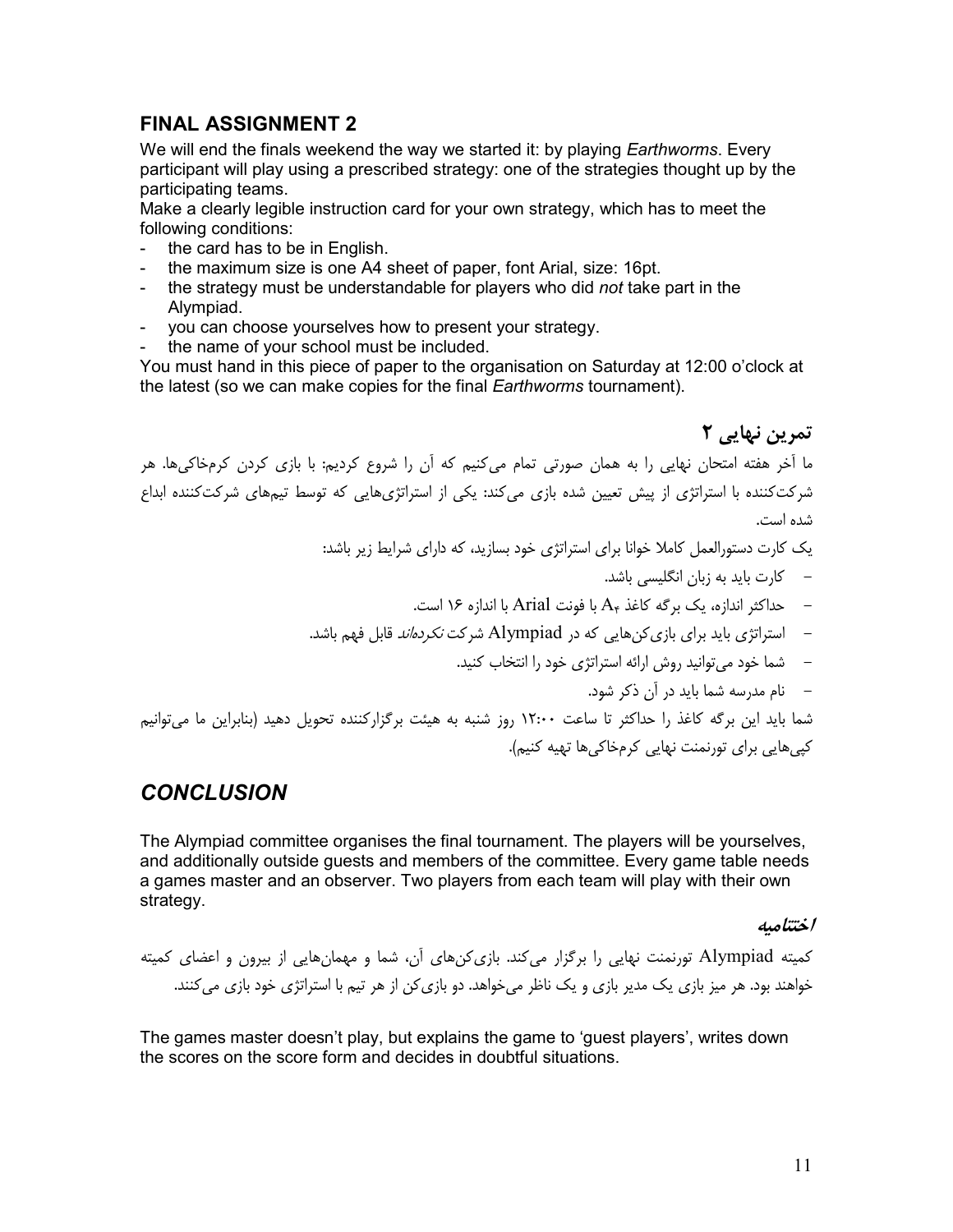The observer doesn't play either, but keeps an eye on the time and will answer questions about the rules by the guest players. Teams with three members don't have to provide an observer.

مدير بازي نميكند اما بازي را براي «بازي كنهاي مهمان» شرح ميدهد، امتيازها را در فرم امتيازات مينويسد و در موقعيتهاي مشكوک تصميمگيري مي كند. ناظر نيز بازي نميكند، اما زمان را نگاه ميدارد و سوالات بازي كنهاي مهمان را در مورد قوانين پاسخ ميدهد. تيمهاي با سه عضو لزومي ندارد كه ناظر داشته باشند .

So each member of the team is assigned a role:

- games master
- (observer)
- player

On Friday members of the committee will drop by to ask your team how you have divided these roles.

The team with the best scoring strategy will receive the public award during the prize giving ceremony on April 23 in Utrecht.

بنابراين هر عضو تيم داراي مسئوليتي خواهد بود:

- مدير بازي
	- (ناظر)
	- بازيكن

روز جمعه اعضاي كميته ديدار مختصري با شما دارند كه از تيم شما بپرسند چهطور اين مسئوليتها را تقسيم كردهايد. تيم با امتيازآورترين استراتژي جايزه همگاني را در مراسم اهداي جوايز در روز 23 آوريل در Utrecht دريافت خواهد كرد .



#### *Colophon*

Alympiad committee:

Aldine Aaten, Lonneke Boels, Marcel Daems, Tom Goris, Dédé de Haan, Willem Hoekstra, Matthias Lippert, Johan van de Leur, Ruud Stolwijk and Monica Wijers.

Thanks to:

- 999Games for providing the games for the final weekend.
- Wietske de Blauw (999Games).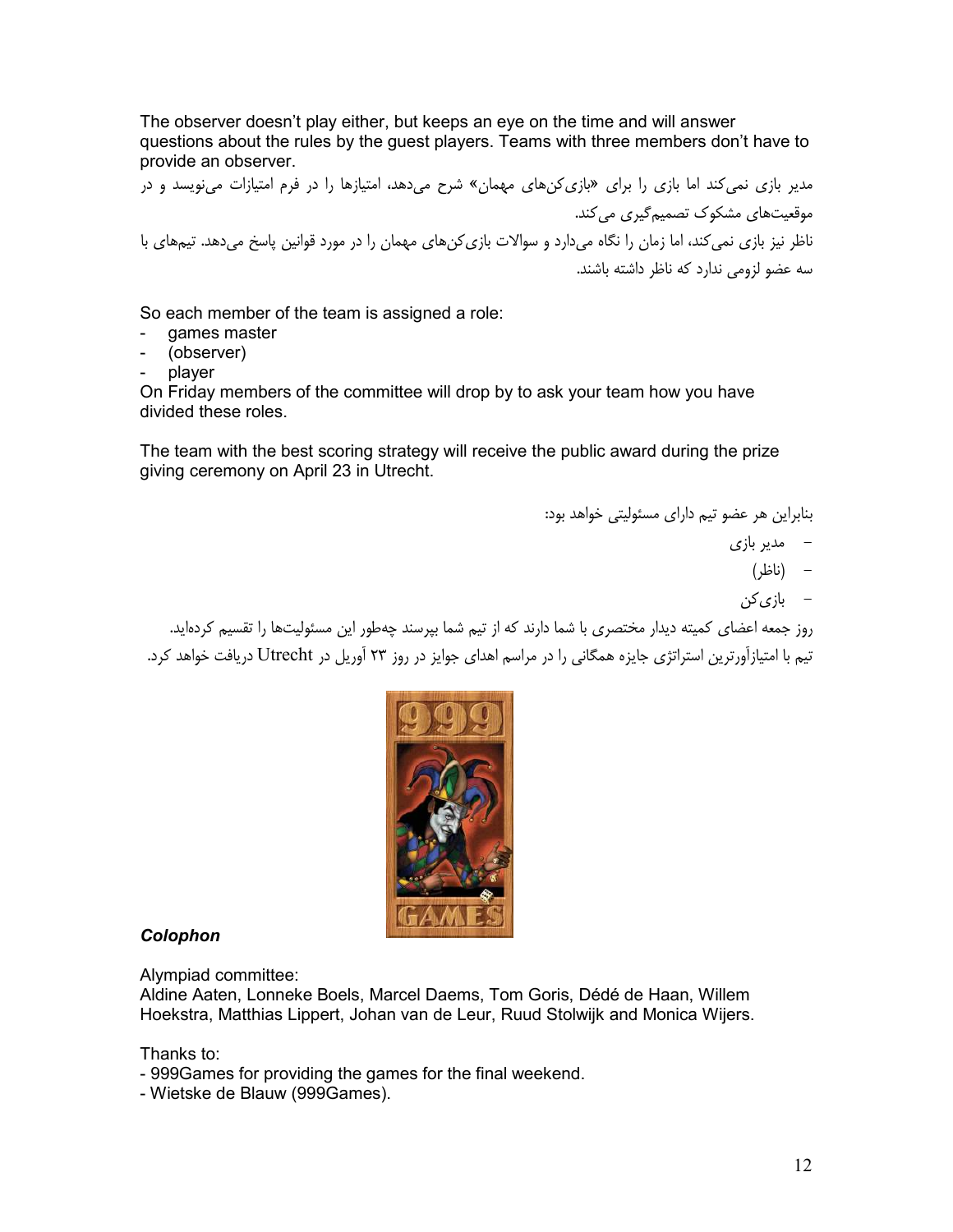#### **Appendix 1: the throws in assignment 7**

#### $5 | 2 | 2 | 4 | 1$  $5|R|$ R  $4 | 3 | 5 |$ R | 2 | 4 | 2  $R$  4 4 5 R 1<br>4 2 R R 2 3  $\begin{array}{|c|c|c|}\n\hline\n4 & 3 \\
\hline\n2 & 3 \\
\hline\n\end{array}$  $\begin{array}{|c|c|c|}\n 4 & 2 & R \\
 \hline\n 1 & 1 & R\n \end{array}$  $\begin{array}{|c|c|c|c|c|}\n\hline\nR & 2 & 3 & 2 & 3 \\
\hline\n3 & 3 & 1 & 3 & 2\n\end{array}$ 1 1 R 3 3 1 3 2<br>5 R 1 2 4 4 5 5  $4 | 4 |$  $\begin{array}{|c|c|c|c|c|c|}\n\hline\n5 & 2 & 2 & 4 & 1 & 5 \\
\hline\n4 & 3 & 5 & R & R & 2\n\end{array}$  $rac{R}{4}$ R  $4 \mid 3 \mid 5$ R  $\overline{2}$ R 4 4 5 R<br>4 2 R R 2  $\begin{array}{|c|c|c|c|}\n\hline\n1 & 4 & 3 \\
\hline\n3 & 2 & 3\n\end{array}$  $\overline{2}$  $\overline{2}$ 1 | 1 | R | 3 | 3 | 1 | 3 | 2  $5 | R | 1 | 2 | 4 | 4 | 5 | 5$  $\begin{array}{|c|c|c|c|c|c|c|c|c|} \hline 5 & 2 & 2 & 4 & 1 & 5 \\ \hline 4 & 3 & 5 & R & R & 2 \\ \hline \end{array}$ R R  $4 \mid 3$ R | 2 | 4 | 2  $R$  4 4 5 R<br>4 2 R R 2  $\begin{array}{|c|c|c|c|}\n\hline\n1 & 4 & 3 \\
\hline\n3 & 2 & 3\n\end{array}$  $\begin{array}{c|c} 4 & 2 \\ \hline 1 & 1 \end{array}$  $\begin{array}{|c|c|c|c|c|}\n\hline\n2 & 3 & 2 & 3 \\
\hline\n3 & 1 & 3 & 2\n\end{array}$ 1 | 1 | R | 3 | 3 | 1 | 3 | 2 5 | R | 1 | 2 | 4 | 4 | 5 | 5  $5$  | 2 | 2 | 4 | 1 | 5 | R R  $4 | 3 | 5 | R$ R | 2 | 4 | 2 R 4 4 5 R<br>4 2 R R 2  $\begin{array}{|c|c|c|c|}\n\hline\n1 & 4 & 3 \\
\hline\n3 & 2 & 3\n\end{array}$  $4 \mid 2 \mid$ R 2 3 2 3<br>3 3 1 3 2 1 1 R 3 3 1 3<br>5 R 1 2 4 4 5  $5 | R | 1 | 2 | 4 | 4 | 5 | 5$  $\begin{array}{|c|c|c|c|c|c|}\n\hline\n5 & 2 & 2 & 4 & 1 & 5 \\
\hline\n4 & 3 & 5 & R & R & 2\n\end{array}$  $rac{R}{4}$ R  $4 \mid 3 \mid 5$ R  $\overline{2}$ R 4 4 5 R<br>4 2 R R 2  $\begin{array}{|c|c|c|c|}\n\hline\n1 & 4 & 3 \\
\hline\n3 & 2 & 3\n\end{array}$  $\overline{2}$  $\overline{2}$ 1 | 1 | R | 3 | 3 | 1 | 3 | 2  $5 | R | 1 | 2 | 4 | 4 | 5 | 5$  $\begin{array}{|c|c|c|c|c|c|}\n 5 & 2 & 2 & 4 & 1 & 5 \\
\hline\n 4 & 3 & 5 & R & R & 2\n\end{array}$ R R  $4 \mid 3 \mid 5$  $R$  | 2  $4 \mid 2$ R 4 4 5 R<br>4 2 R R 2  $\begin{array}{|c|c|c|c|}\n\hline\n1 & 4 & 3 \\
\hline\n3 & 2 & 3\n\end{array}$  $4 \mid 2$  $R \mid 2$ 1 | 1 | R | 3 | 3 | 1 | 3 | 2 5 | R | 1 | 2 | 4 | 4 | 5 | 5  $5$  | 2 | 2 | 4 | 1  $5|R$ R  $4 | 3 | 5 | R$ R | 2 | 4 | 2  $R | 4 | 4 | 5 | R | 1$  $\begin{array}{|c|c|c|}\n\hline\n4 & 3 \\
\hline\n2 & 3 \\
\hline\n\end{array}$  $4$  | 2 | R |  $R | 2 | 3 | 2 | 3$ 1 | 1 | R | 3 | 3 | 1 | 3 | 2  $5 | R | 1 | 2 | 4 | 4 | 5 | 5$

#### **ضميمه : 1 ريختن تاسها در تمرين 7**

|                                                                                                                                                                                                                                                                                         |                                                                                                                                                                                                                                                                                                                                                                                                     |                                                                       |                                                                       |                                                                                                                                                                                                                                                                                                                     | $\frac{5}{2} - \frac{1}{1} - \frac{3}{1} - \frac{1}{1} - \frac{5}{1} - \frac{2}{1} - \frac{1}{1} - \frac{4}{1} - \frac{4}{1} - \frac{4}{1} - \frac{4}{1} - \frac{4}{1} - \frac{4}{1} - \frac{4}{1} - \frac{4}{1} - \frac{4}{1} - \frac{4}{1} - \frac{4}{1} - \frac{4}{1} - \frac{4}{1} - \frac{4}{1} - \frac{4}{1} - \frac{4}{1} - \frac{4}{1} - \frac{4}{1} - \frac{4}{1} - \frac{4}{1} - \frac{4$ |                                                                                                                                                                                                                                                                                                                                               |                                                                                |
|-----------------------------------------------------------------------------------------------------------------------------------------------------------------------------------------------------------------------------------------------------------------------------------------|-----------------------------------------------------------------------------------------------------------------------------------------------------------------------------------------------------------------------------------------------------------------------------------------------------------------------------------------------------------------------------------------------------|-----------------------------------------------------------------------|-----------------------------------------------------------------------|---------------------------------------------------------------------------------------------------------------------------------------------------------------------------------------------------------------------------------------------------------------------------------------------------------------------|-----------------------------------------------------------------------------------------------------------------------------------------------------------------------------------------------------------------------------------------------------------------------------------------------------------------------------------------------------------------------------------------------------|-----------------------------------------------------------------------------------------------------------------------------------------------------------------------------------------------------------------------------------------------------------------------------------------------------------------------------------------------|--------------------------------------------------------------------------------|
|                                                                                                                                                                                                                                                                                         |                                                                                                                                                                                                                                                                                                                                                                                                     |                                                                       |                                                                       |                                                                                                                                                                                                                                                                                                                     |                                                                                                                                                                                                                                                                                                                                                                                                     |                                                                                                                                                                                                                                                                                                                                               |                                                                                |
|                                                                                                                                                                                                                                                                                         |                                                                                                                                                                                                                                                                                                                                                                                                     |                                                                       |                                                                       |                                                                                                                                                                                                                                                                                                                     |                                                                                                                                                                                                                                                                                                                                                                                                     |                                                                                                                                                                                                                                                                                                                                               |                                                                                |
|                                                                                                                                                                                                                                                                                         |                                                                                                                                                                                                                                                                                                                                                                                                     |                                                                       |                                                                       |                                                                                                                                                                                                                                                                                                                     |                                                                                                                                                                                                                                                                                                                                                                                                     |                                                                                                                                                                                                                                                                                                                                               |                                                                                |
|                                                                                                                                                                                                                                                                                         |                                                                                                                                                                                                                                                                                                                                                                                                     |                                                                       |                                                                       |                                                                                                                                                                                                                                                                                                                     |                                                                                                                                                                                                                                                                                                                                                                                                     |                                                                                                                                                                                                                                                                                                                                               |                                                                                |
|                                                                                                                                                                                                                                                                                         |                                                                                                                                                                                                                                                                                                                                                                                                     |                                                                       |                                                                       |                                                                                                                                                                                                                                                                                                                     |                                                                                                                                                                                                                                                                                                                                                                                                     |                                                                                                                                                                                                                                                                                                                                               |                                                                                |
|                                                                                                                                                                                                                                                                                         |                                                                                                                                                                                                                                                                                                                                                                                                     |                                                                       |                                                                       |                                                                                                                                                                                                                                                                                                                     |                                                                                                                                                                                                                                                                                                                                                                                                     |                                                                                                                                                                                                                                                                                                                                               |                                                                                |
|                                                                                                                                                                                                                                                                                         |                                                                                                                                                                                                                                                                                                                                                                                                     |                                                                       |                                                                       |                                                                                                                                                                                                                                                                                                                     |                                                                                                                                                                                                                                                                                                                                                                                                     |                                                                                                                                                                                                                                                                                                                                               |                                                                                |
|                                                                                                                                                                                                                                                                                         |                                                                                                                                                                                                                                                                                                                                                                                                     | $\frac{2}{5}$ 4 R R 1 2 5 4 R R 1 2 5 4 R R 1 2 5 4 R R 1 2 5 4 R R 1 |                                                                       | $\frac{1}{1}$ $\frac{1}{1}$ $\frac{1}{1}$ $\frac{1}{1}$ $\frac{1}{1}$ $\frac{1}{1}$ $\frac{1}{1}$ $\frac{1}{1}$ $\frac{1}{1}$ $\frac{1}{1}$ $\frac{1}{1}$ $\frac{1}{1}$ $\frac{1}{1}$ $\frac{1}{1}$ $\frac{1}{1}$ $\frac{1}{1}$ $\frac{1}{1}$ $\frac{1}{1}$ $\frac{1}{1}$ $\frac{1}{1}$ $\frac{1}{1}$ $\frac{1}{1}$ |                                                                                                                                                                                                                                                                                                                                                                                                     |                                                                                                                                                                                                                                                                                                                                               |                                                                                |
|                                                                                                                                                                                                                                                                                         |                                                                                                                                                                                                                                                                                                                                                                                                     |                                                                       |                                                                       |                                                                                                                                                                                                                                                                                                                     |                                                                                                                                                                                                                                                                                                                                                                                                     |                                                                                                                                                                                                                                                                                                                                               |                                                                                |
|                                                                                                                                                                                                                                                                                         |                                                                                                                                                                                                                                                                                                                                                                                                     |                                                                       |                                                                       |                                                                                                                                                                                                                                                                                                                     |                                                                                                                                                                                                                                                                                                                                                                                                     |                                                                                                                                                                                                                                                                                                                                               |                                                                                |
|                                                                                                                                                                                                                                                                                         |                                                                                                                                                                                                                                                                                                                                                                                                     |                                                                       |                                                                       |                                                                                                                                                                                                                                                                                                                     |                                                                                                                                                                                                                                                                                                                                                                                                     |                                                                                                                                                                                                                                                                                                                                               |                                                                                |
|                                                                                                                                                                                                                                                                                         |                                                                                                                                                                                                                                                                                                                                                                                                     |                                                                       |                                                                       |                                                                                                                                                                                                                                                                                                                     |                                                                                                                                                                                                                                                                                                                                                                                                     |                                                                                                                                                                                                                                                                                                                                               |                                                                                |
|                                                                                                                                                                                                                                                                                         |                                                                                                                                                                                                                                                                                                                                                                                                     |                                                                       |                                                                       |                                                                                                                                                                                                                                                                                                                     |                                                                                                                                                                                                                                                                                                                                                                                                     |                                                                                                                                                                                                                                                                                                                                               |                                                                                |
|                                                                                                                                                                                                                                                                                         |                                                                                                                                                                                                                                                                                                                                                                                                     |                                                                       |                                                                       |                                                                                                                                                                                                                                                                                                                     |                                                                                                                                                                                                                                                                                                                                                                                                     |                                                                                                                                                                                                                                                                                                                                               |                                                                                |
|                                                                                                                                                                                                                                                                                         |                                                                                                                                                                                                                                                                                                                                                                                                     |                                                                       |                                                                       |                                                                                                                                                                                                                                                                                                                     |                                                                                                                                                                                                                                                                                                                                                                                                     |                                                                                                                                                                                                                                                                                                                                               |                                                                                |
|                                                                                                                                                                                                                                                                                         |                                                                                                                                                                                                                                                                                                                                                                                                     |                                                                       |                                                                       |                                                                                                                                                                                                                                                                                                                     |                                                                                                                                                                                                                                                                                                                                                                                                     |                                                                                                                                                                                                                                                                                                                                               |                                                                                |
|                                                                                                                                                                                                                                                                                         |                                                                                                                                                                                                                                                                                                                                                                                                     |                                                                       |                                                                       |                                                                                                                                                                                                                                                                                                                     |                                                                                                                                                                                                                                                                                                                                                                                                     |                                                                                                                                                                                                                                                                                                                                               |                                                                                |
|                                                                                                                                                                                                                                                                                         |                                                                                                                                                                                                                                                                                                                                                                                                     |                                                                       |                                                                       |                                                                                                                                                                                                                                                                                                                     |                                                                                                                                                                                                                                                                                                                                                                                                     |                                                                                                                                                                                                                                                                                                                                               |                                                                                |
|                                                                                                                                                                                                                                                                                         |                                                                                                                                                                                                                                                                                                                                                                                                     |                                                                       |                                                                       |                                                                                                                                                                                                                                                                                                                     |                                                                                                                                                                                                                                                                                                                                                                                                     |                                                                                                                                                                                                                                                                                                                                               |                                                                                |
|                                                                                                                                                                                                                                                                                         |                                                                                                                                                                                                                                                                                                                                                                                                     |                                                                       |                                                                       |                                                                                                                                                                                                                                                                                                                     |                                                                                                                                                                                                                                                                                                                                                                                                     |                                                                                                                                                                                                                                                                                                                                               |                                                                                |
|                                                                                                                                                                                                                                                                                         |                                                                                                                                                                                                                                                                                                                                                                                                     |                                                                       |                                                                       |                                                                                                                                                                                                                                                                                                                     |                                                                                                                                                                                                                                                                                                                                                                                                     |                                                                                                                                                                                                                                                                                                                                               |                                                                                |
|                                                                                                                                                                                                                                                                                         |                                                                                                                                                                                                                                                                                                                                                                                                     |                                                                       |                                                                       |                                                                                                                                                                                                                                                                                                                     |                                                                                                                                                                                                                                                                                                                                                                                                     |                                                                                                                                                                                                                                                                                                                                               |                                                                                |
|                                                                                                                                                                                                                                                                                         |                                                                                                                                                                                                                                                                                                                                                                                                     |                                                                       |                                                                       |                                                                                                                                                                                                                                                                                                                     |                                                                                                                                                                                                                                                                                                                                                                                                     |                                                                                                                                                                                                                                                                                                                                               |                                                                                |
|                                                                                                                                                                                                                                                                                         |                                                                                                                                                                                                                                                                                                                                                                                                     |                                                                       |                                                                       |                                                                                                                                                                                                                                                                                                                     |                                                                                                                                                                                                                                                                                                                                                                                                     |                                                                                                                                                                                                                                                                                                                                               |                                                                                |
|                                                                                                                                                                                                                                                                                         |                                                                                                                                                                                                                                                                                                                                                                                                     |                                                                       |                                                                       |                                                                                                                                                                                                                                                                                                                     |                                                                                                                                                                                                                                                                                                                                                                                                     |                                                                                                                                                                                                                                                                                                                                               |                                                                                |
|                                                                                                                                                                                                                                                                                         |                                                                                                                                                                                                                                                                                                                                                                                                     |                                                                       |                                                                       |                                                                                                                                                                                                                                                                                                                     |                                                                                                                                                                                                                                                                                                                                                                                                     |                                                                                                                                                                                                                                                                                                                                               |                                                                                |
| $\frac{5}{4}$ $\frac{4}{1}$ $\frac{4}{5}$ $\frac{1}{5}$ $\frac{5}{4}$ $\frac{4}{1}$ $\frac{4}{5}$ $\frac{1}{5}$ $\frac{4}{1}$ $\frac{1}{5}$ $\frac{5}{1}$ $\frac{4}{1}$ $\frac{1}{5}$ $\frac{1}{5}$ $\frac{1}{5}$ $\frac{1}{5}$ $\frac{1}{5}$ $\frac{1}{5}$ $\frac{1}{5}$ $\frac{1}{5}$ | $\frac{2}{3} - \frac{4}{4} - \frac{2}{2} - \frac{1}{1} - \frac{1}{1} - \frac{2}{1} - \frac{1}{1} - \frac{1}{1} - \frac{1}{1} - \frac{1}{1} - \frac{1}{1} - \frac{1}{1} - \frac{1}{1} - \frac{1}{1} - \frac{1}{1} - \frac{1}{1} - \frac{1}{1} - \frac{1}{1} - \frac{1}{1} - \frac{1}{1} - \frac{1}{1} - \frac{1}{1} - \frac{1}{1} - \frac{1}{1} - \frac{1}{1} - \frac{1}{1} - \frac{1}{1} - \frac{1$ | $\frac{2}{4}$ $\frac{5}{R}$ $\frac{4}{R}$ $\frac{1}{R}$ $\frac{1}{2}$ | $\frac{4}{R} - \frac{1}{6}$                                           | $\frac{1}{R}$ $\frac{1}{R}$ $\frac{1}{R}$ $\frac{2}{3}$ $\frac{3}{4}$ $\frac{4}{1}$                                                                                                                                                                                                                                 | $\frac{-5}{5}$ $\frac{2}{1}$ $\frac{1}{3}$ $\frac{1}{4}$ $\frac{1}{5}$ $\frac{1}{2}$ $\frac{1}{1}$ $\frac{1}{3}$ $\frac{1}{1}$ $\frac{1}{4}$ $\frac{1}{5}$ $\frac{1}{2}$ $\frac{1}{1}$ $\frac{1}{4}$ $\frac{1}{5}$                                                                                                                                                                                  | $\frac{R_4}{4} \frac{4}{2} \frac{3}{3} \frac{5}{5}$ $\frac{R_4}{1} \frac{4}{2} \frac{2}{3} \frac{3}{5}$ $\frac{5}{1} \frac{1}{1} \frac{4}{4} \frac{2}{2} \frac{3}{3} \frac{5}{5}$ $\frac{R_4}{1} \frac{4}{2} \frac{2}{3} \frac{3}{5}$ $\frac{R_4}{1} \frac{4}{2} \frac{2}{3} \frac{3}{5}$ $\frac{R_4}{1} \frac{4}{2} \frac{2}{3} \frac{3}{5}$ | <u>R_2_3_3_2_5   R_2_3_3_2_5   R_2_3_3_2_5   R_2_3_3_2_5   R_2_3_3_2_5   R</u> |
| $\overline{4}$                                                                                                                                                                                                                                                                          |                                                                                                                                                                                                                                                                                                                                                                                                     |                                                                       |                                                                       |                                                                                                                                                                                                                                                                                                                     |                                                                                                                                                                                                                                                                                                                                                                                                     |                                                                                                                                                                                                                                                                                                                                               |                                                                                |
|                                                                                                                                                                                                                                                                                         |                                                                                                                                                                                                                                                                                                                                                                                                     |                                                                       |                                                                       |                                                                                                                                                                                                                                                                                                                     |                                                                                                                                                                                                                                                                                                                                                                                                     |                                                                                                                                                                                                                                                                                                                                               |                                                                                |
| $\frac{R}{4}$ $\frac{1}{5}$                                                                                                                                                                                                                                                             | $\frac{3}{4}$ $\frac{4}{2}$ $\frac{1}{R}$                                                                                                                                                                                                                                                                                                                                                           | $\frac{5}{4}$ $\frac{4}{R}$ $\frac{8}{R}$ $\frac{1}{4}$               | $R = 5R$<br>$3/2$                                                     | $\frac{R}{2}$ $\frac{R}{3}$                                                                                                                                                                                                                                                                                         | $\frac{2}{1}$ $\frac{1}{3}$ $\frac{1}{4}$                                                                                                                                                                                                                                                                                                                                                           | $\frac{4}{2}$ $\frac{4}{2}$ $\frac{3}{5}$                                                                                                                                                                                                                                                                                                     | $\frac{2}{3}$ $\frac{3}{2}$ $\frac{2}{5}$                                      |
|                                                                                                                                                                                                                                                                                         |                                                                                                                                                                                                                                                                                                                                                                                                     |                                                                       |                                                                       |                                                                                                                                                                                                                                                                                                                     |                                                                                                                                                                                                                                                                                                                                                                                                     |                                                                                                                                                                                                                                                                                                                                               |                                                                                |
|                                                                                                                                                                                                                                                                                         |                                                                                                                                                                                                                                                                                                                                                                                                     |                                                                       |                                                                       |                                                                                                                                                                                                                                                                                                                     |                                                                                                                                                                                                                                                                                                                                                                                                     |                                                                                                                                                                                                                                                                                                                                               |                                                                                |
|                                                                                                                                                                                                                                                                                         |                                                                                                                                                                                                                                                                                                                                                                                                     |                                                                       |                                                                       |                                                                                                                                                                                                                                                                                                                     |                                                                                                                                                                                                                                                                                                                                                                                                     |                                                                                                                                                                                                                                                                                                                                               |                                                                                |
| $\frac{15}{4}$ $\frac{4}{1}$ $\frac{4}{1}$ $\frac{1}{5}$                                                                                                                                                                                                                                | $\frac{2}{3}$ $\frac{3}{4}$ $\frac{2}{1}$ $R$                                                                                                                                                                                                                                                                                                                                                       | $\frac{2}{5}$ $\frac{4}{R}$ $\frac{1}{R}$ $\frac{1}{1}$               | $\frac{4}{R}$ $\frac{1}{R}$ $\frac{5}{R}$ $\frac{1}{3}$ $\frac{2}{R}$ | $\frac{1}{R}$ $\frac{1}{R}$ $\frac{1}{2}$ $\frac{3}{4}$                                                                                                                                                                                                                                                             | $rac{5}{2}$ $rac{1}{1}$ $rac{3}{4}$                                                                                                                                                                                                                                                                                                                                                                 | $rac{R}{4}$ $rac{4}{2}$ $rac{2}{3}$ $rac{5}{5}$                                                                                                                                                                                                                                                                                               | $\frac{1}{2}$ $\frac{1}{3}$ $\frac{3}{2}$ $\frac{2}{5}$                        |
|                                                                                                                                                                                                                                                                                         |                                                                                                                                                                                                                                                                                                                                                                                                     |                                                                       |                                                                       |                                                                                                                                                                                                                                                                                                                     |                                                                                                                                                                                                                                                                                                                                                                                                     |                                                                                                                                                                                                                                                                                                                                               |                                                                                |
|                                                                                                                                                                                                                                                                                         |                                                                                                                                                                                                                                                                                                                                                                                                     |                                                                       |                                                                       |                                                                                                                                                                                                                                                                                                                     |                                                                                                                                                                                                                                                                                                                                                                                                     |                                                                                                                                                                                                                                                                                                                                               |                                                                                |
|                                                                                                                                                                                                                                                                                         |                                                                                                                                                                                                                                                                                                                                                                                                     |                                                                       |                                                                       |                                                                                                                                                                                                                                                                                                                     |                                                                                                                                                                                                                                                                                                                                                                                                     |                                                                                                                                                                                                                                                                                                                                               |                                                                                |
|                                                                                                                                                                                                                                                                                         |                                                                                                                                                                                                                                                                                                                                                                                                     |                                                                       |                                                                       |                                                                                                                                                                                                                                                                                                                     |                                                                                                                                                                                                                                                                                                                                                                                                     |                                                                                                                                                                                                                                                                                                                                               |                                                                                |
|                                                                                                                                                                                                                                                                                         |                                                                                                                                                                                                                                                                                                                                                                                                     |                                                                       |                                                                       |                                                                                                                                                                                                                                                                                                                     |                                                                                                                                                                                                                                                                                                                                                                                                     |                                                                                                                                                                                                                                                                                                                                               |                                                                                |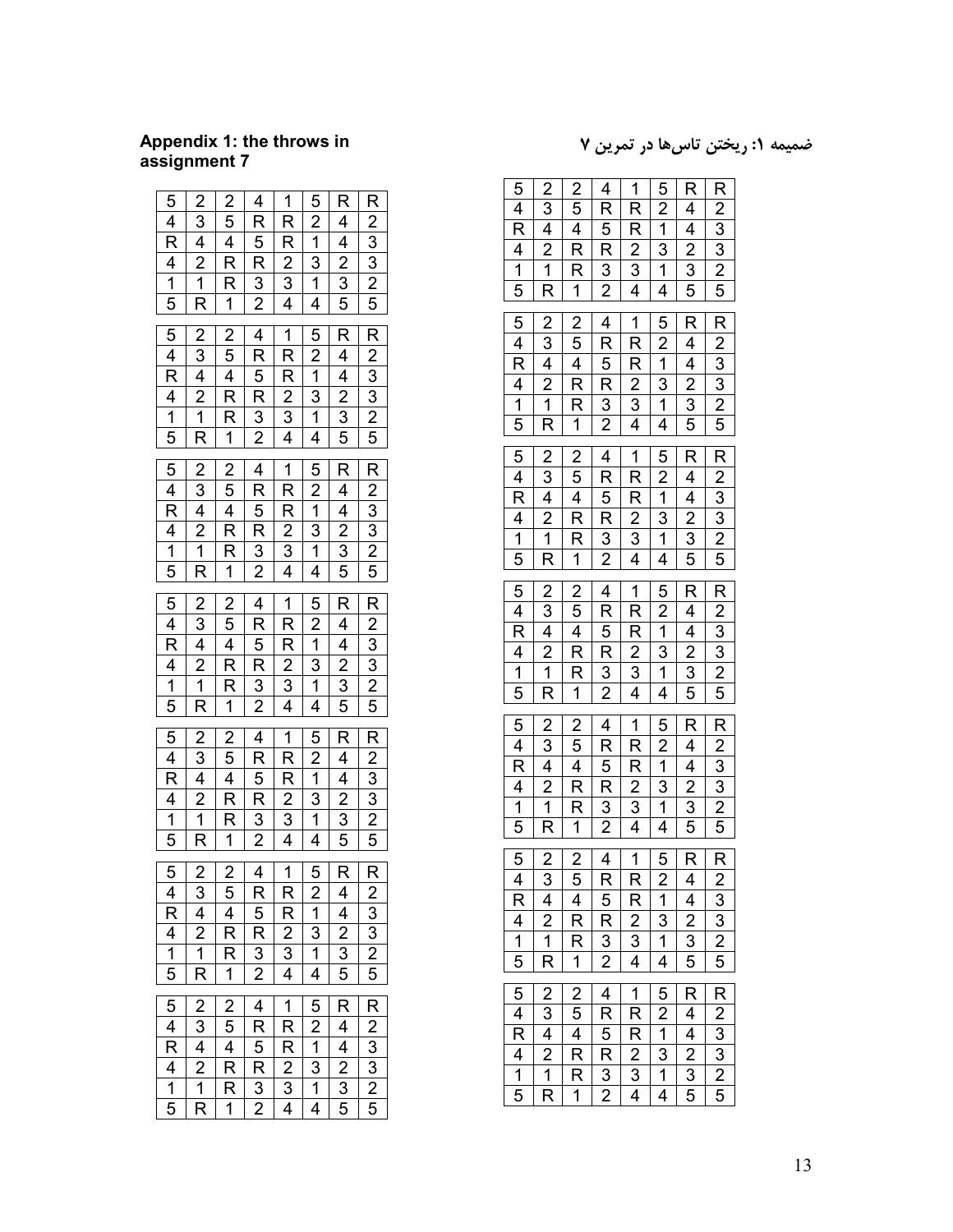#### **Appendix 2: 24 different turns**

#### **ضميمه : 2 24 نوبت مختلف**

| $\frac{2}{4}$ $\frac{4}{5}$ $\frac{3}{2}$<br>1<br>$\frac{4}{3}$ $\frac{2}{2}$ $\frac{2}{4}$<br>$\frac{5}{5}$ $\frac{R}{4}$ $\frac{3}{1}$<br>4<br>1<br>$\frac{4}{3}$ $\frac{1}{4}$ $\frac{4}{3}$<br>$\frac{R}{4}$ $\frac{3}{1}$ $\frac{1}{2}$<br>$\frac{1}{4}$ $\frac{4}{5}$ $\frac{4}{4}$<br>$\overline{1}$<br>$\frac{1}{5}$ $\frac{4}{1}$                                   | $\frac{2}{1}$ $\frac{1}{2}$ $\frac{5}{3}$ $\frac{3}{5}$ |
|------------------------------------------------------------------------------------------------------------------------------------------------------------------------------------------------------------------------------------------------------------------------------------------------------------------------------------------------------------------------------|---------------------------------------------------------|
|                                                                                                                                                                                                                                                                                                                                                                              |                                                         |
|                                                                                                                                                                                                                                                                                                                                                                              |                                                         |
|                                                                                                                                                                                                                                                                                                                                                                              |                                                         |
|                                                                                                                                                                                                                                                                                                                                                                              |                                                         |
|                                                                                                                                                                                                                                                                                                                                                                              |                                                         |
|                                                                                                                                                                                                                                                                                                                                                                              |                                                         |
|                                                                                                                                                                                                                                                                                                                                                                              |                                                         |
| 1<br>1                                                                                                                                                                                                                                                                                                                                                                       |                                                         |
|                                                                                                                                                                                                                                                                                                                                                                              |                                                         |
|                                                                                                                                                                                                                                                                                                                                                                              |                                                         |
|                                                                                                                                                                                                                                                                                                                                                                              |                                                         |
| $\frac{3}{2}$ $\frac{2}{5}$ $\frac{4}{4}$<br>$\frac{2}{R}$ $\frac{R}{3}$ $\frac{R}{R}$ $\frac{1}{1}$<br>$\frac{3}{R}$ $\frac{4}{1}$ $\frac{4}{5}$<br>$\frac{5}{3}$ $\frac{3}{5}$ $\frac{5}{4}$<br>$\frac{5}{4}$ $\frac{4}{3}$ $\frac{2}{3}$ $\frac{2}{3}$<br>$\frac{1}{4}$ $\frac{1}{3}$ $\frac{4}{3}$<br>$\frac{4}{2}$ $\frac{1}{5}$ $\frac{5}{5}$                          | $\frac{1}{5}$ $\frac{1}{R}$ $\frac{2}{3}$ $R$           |
|                                                                                                                                                                                                                                                                                                                                                                              |                                                         |
|                                                                                                                                                                                                                                                                                                                                                                              |                                                         |
| $\frac{5}{4}$ $\frac{4}{2}$ $\frac{1}{2}$ $\frac{2}{3}$<br>$\frac{5}{18}$ $\frac{1}{3}$ $\frac{3}{3}$ $\frac{3}{3}$<br>$\frac{3}{4}$ $\frac{4}{5}$ $\frac{3}{2}$<br>$\frac{5}{2}$ $\frac{2}{1}$ $\frac{4}{5}$<br>1<br>1<br>1                                                                                                                                                 | $\frac{3}{3}$ $\frac{3}{4}$ $\frac{4}{8}$ $\frac{1}{1}$ |
|                                                                                                                                                                                                                                                                                                                                                                              |                                                         |
|                                                                                                                                                                                                                                                                                                                                                                              |                                                         |
| $\frac{5}{4}$ $\frac{4}{4}$<br>$\frac{5}{5}$ $\frac{5}{4}$<br>$\frac{R}{3}$ $\frac{R}{R}$ $\frac{1}{3}$                                                                                                                                                                                                                                                                      |                                                         |
|                                                                                                                                                                                                                                                                                                                                                                              |                                                         |
|                                                                                                                                                                                                                                                                                                                                                                              |                                                         |
|                                                                                                                                                                                                                                                                                                                                                                              |                                                         |
| $\overline{1}$<br>R<br>4                                                                                                                                                                                                                                                                                                                                                     |                                                         |
|                                                                                                                                                                                                                                                                                                                                                                              |                                                         |
|                                                                                                                                                                                                                                                                                                                                                                              |                                                         |
|                                                                                                                                                                                                                                                                                                                                                                              |                                                         |
|                                                                                                                                                                                                                                                                                                                                                                              |                                                         |
|                                                                                                                                                                                                                                                                                                                                                                              |                                                         |
| $\frac{2}{R}$ $\frac{2}{3}$ $\frac{2}{4}$<br>$\frac{R}{R}$ $\frac{1}{2}$ $\frac{2}{3}$<br>$rac{R}{5}$ $rac{4}{1}$ $rac{5}{5}$ $1$<br>$\frac{R}{R}$ $\frac{R}{5}$ $\frac{4}{4}$ $\frac{2}{5}$<br>$\frac{3}{5}$ $\frac{5}{3}$ $\frac{5}{3}$<br>$\frac{1}{3}$ $\frac{3}{3}$ $\frac{3}{8}$ $\frac{1}{8}$<br>$\frac{3}{4}$ $\frac{4}{2}$ $\frac{1}{8}$ $\frac{1}{3}$              | $\frac{3}{5}$ $\frac{5}{5}$ $\frac{1}{4}$               |
|                                                                                                                                                                                                                                                                                                                                                                              |                                                         |
| 1                                                                                                                                                                                                                                                                                                                                                                            |                                                         |
|                                                                                                                                                                                                                                                                                                                                                                              |                                                         |
|                                                                                                                                                                                                                                                                                                                                                                              |                                                         |
|                                                                                                                                                                                                                                                                                                                                                                              |                                                         |
| $\frac{2}{3}$ $\frac{5}{5}$ $\frac{5}{R}$<br>$\frac{2}{3}$ $\frac{3}{4}$ $\frac{1}{R}$<br>$\frac{5}{3}$ $\frac{3}{1}$ $\frac{1}{3}$<br>$\frac{1}{R}$ $\frac{1}{4}$ $\frac{4}{2}$<br>$\frac{5}{R}$ $\frac{R}{1}$ $\frac{1}{2}$<br>$\frac{R}{3}$ $\frac{5}{2}$ $\frac{2}{3}$<br>$\frac{1}{4}$ $\frac{4}{2}$                                                                    | $\frac{4}{5}$ $\frac{1}{2}$ $\frac{2}{1}$               |
| $\overline{c}$<br>5<br>4<br>3<br>4<br>3<br>R                                                                                                                                                                                                                                                                                                                                 | 3                                                       |
|                                                                                                                                                                                                                                                                                                                                                                              |                                                         |
| $\overline{2}$<br>4<br>$\overline{5}$<br>R<br>1<br>4                                                                                                                                                                                                                                                                                                                         |                                                         |
| $\overline{\mathsf{R}}$<br>$\overline{3}$                                                                                                                                                                                                                                                                                                                                    |                                                         |
| $\overline{\mathsf{R}}$                                                                                                                                                                                                                                                                                                                                                      |                                                         |
| $\overline{1}$                                                                                                                                                                                                                                                                                                                                                               |                                                         |
| $\frac{2}{3}$ $\frac{3}{5}$ $\frac{2}{2}$ $\frac{5}{5}$ $\frac{2}{2}$<br>$\frac{1}{R}$ $\frac{1}{2}$ $\frac{1}{5}$<br>$\frac{3}{3}$ $\frac{3}{5}$ $\frac{5}{1}$<br>$\frac{2}{1}$ $\frac{3}{4}$<br>$\frac{1}{2}$ $\frac{3}{2}$<br>$\frac{1}{5}$<br>$\overline{\mathsf{R}}$<br>$\overline{\mathsf{R}}$<br>$\overline{\mathsf{R}}$<br>$\overline{1}$<br>$\overline{\mathsf{R}}$ | $\frac{3}{3}$ $\frac{3}{5}$ $\frac{2}{R}$               |

| $\overline{1}$                                          |                                                         | $\overline{1}$                                          |                                                         | 4                                                       |                                                         |                                                         |                                                         |
|---------------------------------------------------------|---------------------------------------------------------|---------------------------------------------------------|---------------------------------------------------------|---------------------------------------------------------|---------------------------------------------------------|---------------------------------------------------------|---------------------------------------------------------|
|                                                         |                                                         |                                                         |                                                         |                                                         |                                                         |                                                         |                                                         |
|                                                         |                                                         |                                                         |                                                         |                                                         |                                                         |                                                         |                                                         |
|                                                         |                                                         |                                                         |                                                         |                                                         |                                                         |                                                         |                                                         |
|                                                         |                                                         |                                                         |                                                         |                                                         |                                                         |                                                         |                                                         |
| $\frac{5}{R}$ $\frac{4}{4}$ $\frac{4}{4}$               | $\frac{5}{1}$ $\frac{1}{6}$ $\frac{5}{R}$ $\frac{5}{R}$ | $\frac{5}{3}$ $\frac{8}{4}$ $\frac{4}{4}$               | $\frac{5}{5}$ $\frac{8}{R}$ $\frac{3}{R}$               | $\frac{R}{R}$ $\frac{R}{3}$ $\frac{S}{3}$               | $\frac{4}{1}$<br>$\frac{5}{3}$<br>$\frac{1}{1}$         | $\frac{4}{3}$ $\frac{2}{4}$ $\frac{4}{R}$ $R$           | $\frac{2}{1}$ $\frac{1}{3}$ $\frac{3}{5}$               |
|                                                         |                                                         |                                                         |                                                         |                                                         |                                                         |                                                         |                                                         |
|                                                         |                                                         |                                                         |                                                         |                                                         |                                                         |                                                         |                                                         |
|                                                         |                                                         |                                                         |                                                         |                                                         |                                                         |                                                         |                                                         |
|                                                         |                                                         |                                                         |                                                         |                                                         |                                                         |                                                         |                                                         |
|                                                         |                                                         |                                                         |                                                         |                                                         |                                                         |                                                         |                                                         |
| $\frac{4}{R}$ $\frac{8}{3}$ $\frac{5}{4}$ $\frac{4}{2}$ | $\frac{3}{2}$ $\frac{2}{4}$ $\frac{4}{3}$               | $\frac{2}{1}$ $\frac{1}{2}$ $\frac{4}{4}$ $\frac{4}{5}$ | $\frac{3}{1}$ $\frac{1}{2}$ $\frac{1}{R}$ $\frac{1}{R}$ | $\frac{5}{R}$ $\frac{1}{2}$ $\frac{1}{3}$               | $\frac{5}{1}$ $\frac{1}{3}$ $\frac{3}{8}$ $\frac{3}{8}$ | $\frac{2}{2}$ $\frac{1}{R}$ $\frac{4}{5}$ $\frac{4}{5}$ | $\frac{R}{2}$ $\frac{R}{5}$ $\frac{R}{3}$               |
|                                                         |                                                         |                                                         |                                                         |                                                         |                                                         |                                                         |                                                         |
|                                                         |                                                         |                                                         |                                                         |                                                         |                                                         |                                                         |                                                         |
|                                                         | 4                                                       | 4                                                       | 4                                                       | $\overline{4}$                                          |                                                         |                                                         | 1                                                       |
| $\frac{2}{4}$ $\frac{4}{3}$                             | $\frac{4}{3}$ $\frac{1}{2}$ $\frac{5}{2}$               | $\frac{1}{5}$ $\frac{3}{1}$ $\frac{1}{R}$               | $\frac{1}{R}$ $\frac{R}{R}$ $\frac{3}{R}$               | $\frac{2}{4}$ $\frac{4}{5}$ $\frac{1}{4}$               | $\frac{2}{4}$ $\frac{4}{R}$ $\frac{1}{R}$ $\frac{1}{R}$ | $\frac{5}{1}$ $\frac{1}{1}$ $\frac{1}{4}$ $\frac{4}{4}$ | $\frac{R}{3}$ $\frac{3}{5}$ $\frac{5}{2}$               |
|                                                         |                                                         |                                                         |                                                         |                                                         |                                                         |                                                         |                                                         |
|                                                         |                                                         |                                                         |                                                         |                                                         |                                                         |                                                         |                                                         |
|                                                         |                                                         |                                                         |                                                         |                                                         |                                                         |                                                         |                                                         |
|                                                         |                                                         |                                                         |                                                         |                                                         |                                                         |                                                         |                                                         |
|                                                         |                                                         |                                                         |                                                         |                                                         |                                                         |                                                         |                                                         |
|                                                         | 1                                                       |                                                         |                                                         |                                                         |                                                         |                                                         |                                                         |
|                                                         |                                                         |                                                         |                                                         |                                                         |                                                         |                                                         |                                                         |
|                                                         |                                                         |                                                         |                                                         |                                                         |                                                         |                                                         |                                                         |
|                                                         |                                                         |                                                         |                                                         |                                                         |                                                         |                                                         |                                                         |
| $\frac{3}{R}$ $\frac{R}{4}$ $\frac{1}{4}$               | $\frac{1}{4}$ $\frac{4}{1}$ $\frac{1}{2}$               | $\frac{3}{5}$ $\frac{5}{R}$ $\frac{1}{2}$ $\frac{2}{3}$ | $\frac{2}{5}$ $\frac{5}{8}$ $\frac{1}{1}$               | $\frac{4}{5}$ $\frac{1}{1}$ $\frac{1}{2}$ $\frac{2}{2}$ | $\frac{3}{4}$ $\frac{2}{3}$ $\frac{3}{3}$ $\frac{3}{3}$ | $rac{1}{1}$ $rac{5}{1}$ $rac{1}{1}$ $rac{1}{2}$         | $\frac{4}{2}$ $\frac{3}{8}$ $\frac{8}{3}$ $\frac{5}{3}$ |
|                                                         |                                                         |                                                         |                                                         |                                                         |                                                         |                                                         |                                                         |
|                                                         |                                                         |                                                         |                                                         |                                                         |                                                         |                                                         |                                                         |
|                                                         |                                                         |                                                         |                                                         |                                                         |                                                         |                                                         |                                                         |
|                                                         |                                                         |                                                         |                                                         |                                                         |                                                         |                                                         |                                                         |
|                                                         |                                                         |                                                         |                                                         |                                                         |                                                         |                                                         |                                                         |
|                                                         |                                                         |                                                         |                                                         |                                                         |                                                         |                                                         |                                                         |
|                                                         |                                                         |                                                         |                                                         |                                                         |                                                         |                                                         |                                                         |
| $\frac{2}{3}$ $\frac{3}{2}$ $\frac{1}{1}$ $\frac{1}{1}$ | $\frac{4}{1}$ $\frac{1}{1}$ $\frac{1}{4}$               | $\frac{3}{1}$ $\frac{1}{5}$ $\frac{5}{4}$               | $\frac{5}{2}$ $\frac{2}{3}$                             | $\frac{2}{3}$ $\frac{5}{5}$ $\frac{5}{3}$               | $\frac{R}{1}$ $\frac{1}{1}$                             | $\frac{3}{2}$ $\frac{3}{4}$                             | $\frac{5}{4}$ $\frac{4}{3}$ $\frac{3}{4}$               |
| 1                                                       | 3                                                       | 3                                                       | 1                                                       | 1                                                       | R                                                       | 2                                                       | R                                                       |
|                                                         |                                                         |                                                         |                                                         |                                                         |                                                         |                                                         |                                                         |
|                                                         |                                                         | 5                                                       |                                                         | R                                                       | $\overline{4}$                                          |                                                         | R                                                       |
|                                                         |                                                         |                                                         |                                                         |                                                         |                                                         |                                                         |                                                         |
|                                                         |                                                         |                                                         |                                                         | $\overline{4}$                                          | $\overline{\mathsf{R}}$                                 |                                                         |                                                         |
| $\frac{5}{3}$ $\frac{3}{5}$ $\frac{5}{2}$               | $\frac{4}{3}$ $\frac{2}{R}$                             | $\frac{2}{R}$ $\frac{5}{5}$                             | $\frac{4}{2}$ $\frac{2}{5}$ $\frac{3}{2}$               | $\frac{1}{4}$                                           | $\frac{1}{4}$                                           | $\frac{3}{1}$ $\frac{1}{5}$ $\frac{1}{5}$               | $\frac{1}{R}$ $\frac{1}{2}$                             |

5 | 4 | 4 | 5 | 2 | 2 | 1 | R